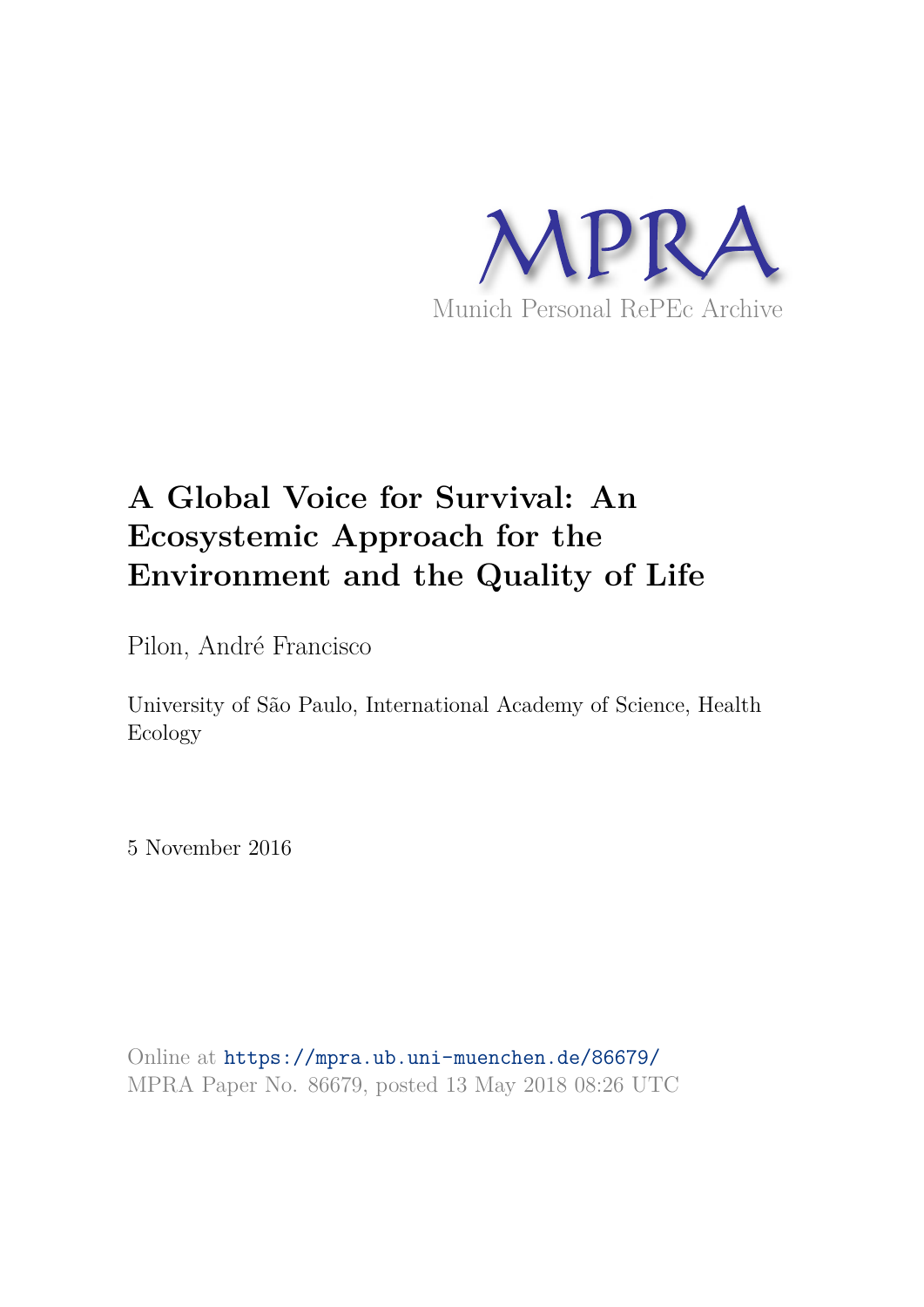## A Global Voice for Survival: An Ecosystemic Approach for the Environment and the Quality of Life

### André Francisco Pilon<sup>1</sup>

1 University of São Paulo; International Academy of Science, Health & Ecology; email: *gaiarine@usp.br*

*Abstract: In view of the overwhelming pressures on the global environment and the need to disrupt the systems that drive them, an ecosystemic theoretical and practical framework is posited for the evaluation and planning of public policies, research and teaching programmes, encompassing four dimensions of being-in-the-world (intimate, interactive, social and biophysical), as they combine, as donors and recipients, to induce the events (deficits/assets), cope with consequences (desired/undesired) and contribute for change (potential outputs). The focus is not on the "bubbles" of the surface (consequences, fragmented issues), but on the configurations deep inside the boiling pot where the problems emerge. New paradigms of development, growth, power, wealth, work and freedom, embedded at institutional level, include heterogeneous attributes, behaviours and interactions and the dynamics of the systems (institutions, populations, political, economic, cultural and ecological background). Instead of dealing with the bubbles (segmented, reduced issues) and trying to solve isolated and localized problems without addressing the general phenomenon, the proposal emphasizes the definition of the problems deep inside the "boiling pot", where the problems emerge, encompassing the current "world-system" with its boundaries, structures, techno-economic paradigms, support groups, rules of legitimation, and coherence. In the sociocultural learning niches, heuristic-hermeneutic experiences generate awareness, interpretation and understanding beyond established stereotypes, from a thematic ("what"), an epistemic ("how") and a strategic (policies) point of view. The proposal relates to how taken for granted worldviews, values and perceptions affect environmental problems, quality of life and the state of the world, it deals with a larger conceptual framework encompassing ontological and epistemological issues, encompassing the isomorphy and transfers of concepts, laws and models in different fields. Key words:* education, culture, politics, economics, ethics, environment, ecosystems.

#### 1. INTRODUCTION

 $\frac{1}{\sqrt{2}}$ 

Contemporary problems are closely interconnected and interdependent, and cannot be understood and solved within the present context of weakening social bonds and cultural, political and economical clashes (Elohim, 2000), a generous ground for market-place's manipulations, publicity-oriented interests, fragmented academic formats and private maneuvers.

As a syndrome, not a set of separate phenomena, they reflect the interrelated pressures, stresses, and tensions due to an overly large world population, a pervasive and increasingly systemic environmental impact of economic activities, urbanization, consumerism, widening the gap between rich and poor, within and between countries (McMichael, 2013).

The present crisis is a sign of the severe cultural predicament of our times and reflects the deceptive maneuvers and collusions of political and economical dominant groups<sup>1</sup>, a prior disordering of thought, perceptions and values (Orr, 1994), the stronghold of national and international corporate interests, which break through the core of all societal institutions.

<sup>&</sup>lt;sup>1</sup> According to the Reflection Group on the 2030 Agenda for Sustainable Development, the sustainable development goals are being used not as a roadmap for social, economic and environmental transformation, but as a vehicle to entrench inequitable power relations: wealthy elites and rich multinational corporations translate their economic power into political access and influence government decisions.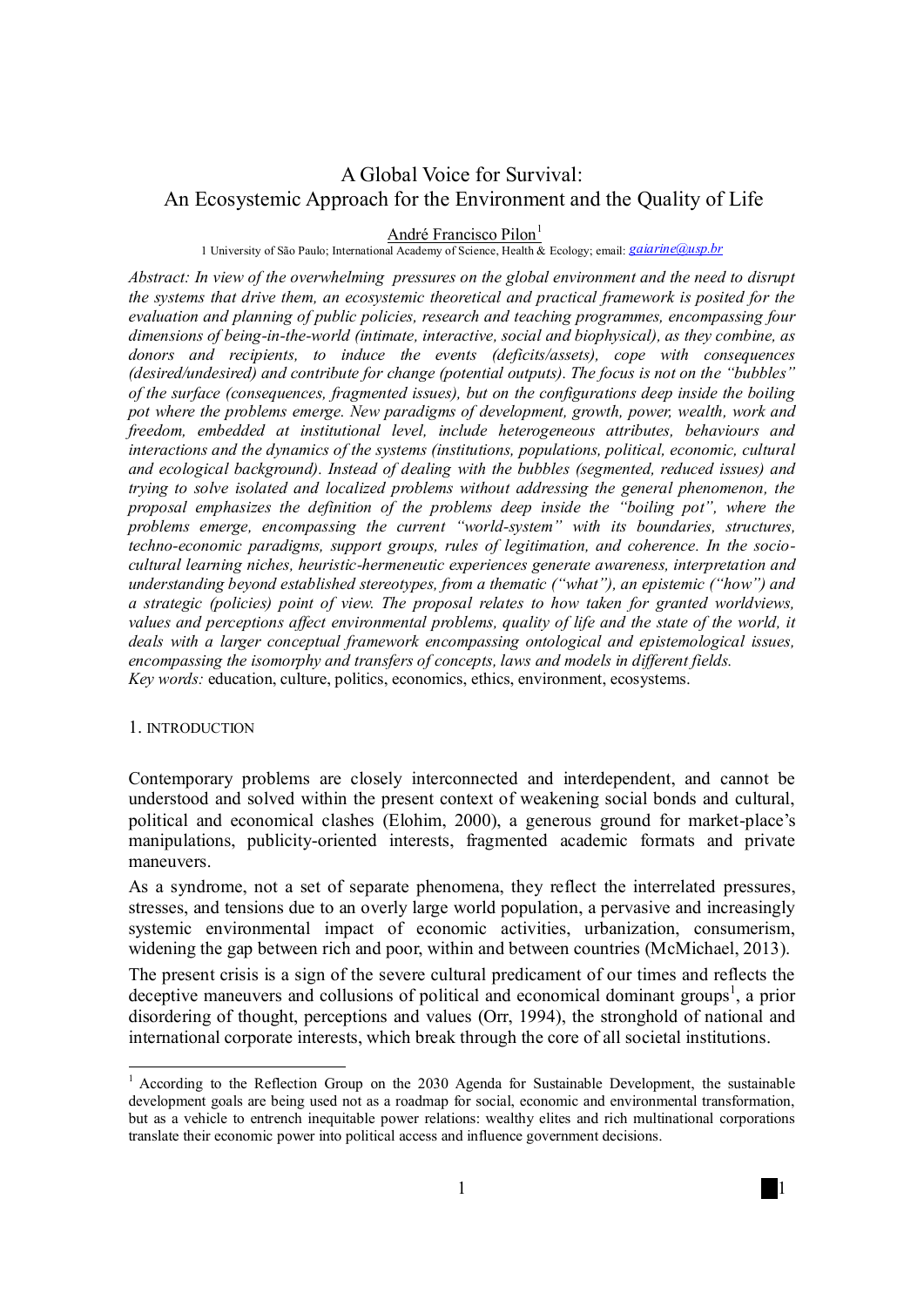Deforestation, desertification, global warming, biodiversity losses are linked to powerful economical and political interests, which define every aspect of humanity and nature as part of the market rubric (Irwin, 2007), legitimising business expansion in terms of consumerism and abuse of natural resources<sup>2</sup> - increasing inequalities, violence and poor quality of life throughout the world.

Environmental impact studies should not be treated as a mere formality, development strategies rooted in mega-projects disregard fundamental human needs and ignore the principle of "right relationship", which respects the integrity, resilience, and beauty of human and natural environments as the foundation for a new economic order (Brown and Garver, 2009).

In "asymmetrical societies" (Coleman, 1985), large differences in power between natural persons and legal persons (individuals and enterprises), allow business corporations to have a substantial influence on public policies and State affairs, as they diffuse responsibility along hierarchical structures and safeguard their shareholders as mere investors in the financial markets $3$ .

Privatisation and deregulation reduce the role of governments at national and international levels, and hence weaken mandatory powers over environmental standards; the dominant approach to the environment by corporate, state and international authorities shows that present conditions are outcomes of the undesirable impacts of overall policies and market conditions (Robbins, 2004).

The current "world-system" has boundaries, structures, member groups, rules of legitimation, and coherence; "it is made up of the conflicting forces which hold it together by tension and tear it apart as each group seeks to remold it to its advantage; it has a lifespan over which its characteristics change in some respects and remain stable in others" (Wallerstein, 1974: p. 347-57).

Trying to solve isolated and localized problems, without addressing the general phenomenon (which has the conditions to solve specific problems), is a "conceptual error" (Volpato, 2013). The purpose is to move away from human behaviour approaches (Shove et al, 2012) and techno-economic paradigms that obscure government's role in sustaining unsustainable economic institutions and ways of life.

The conceptual direction and the legitimacy of development strategies should be based on a comprehensive framework; instead of surrendering to specialisation and fragmentation, a "new global covenant" should be carefully planned (Held, 2004), emphasizing social justice, physical, social and mental wellbeing and the equilibrium between natural and built environments.

 $\overline{2}$ <sup>2</sup>Our resources are being rapidly transformed into useless garbage, some of which is obvious to the naked eye, but most of which escapes awareness. The smaller portion can be seen in garbage dumps and other visible waste. By far the larger portion can be thought of as "molecular garbage" - consisting of the vast quantities of tiny particles that are daily spewed out into the earth's air, water and soil (Robèrt, K.H. (1991).)

<sup>&</sup>lt;sup>3</sup> The current global corporate economy subordinates environmental standards to what are presented as "requisites" for "free" global trade and proprietary "rights" by the World Trade Organization (Sassen, 2010); multi-actor, multi-level and multi-sector structures interfere with state steering and governmental practices throughout the world. Mainstream environmentalism is dangerously obsessed with getting people to 'save the planet' while doing other things - shopping, looking cool, or just mindlessly getting on with with life (Crompton, 2013).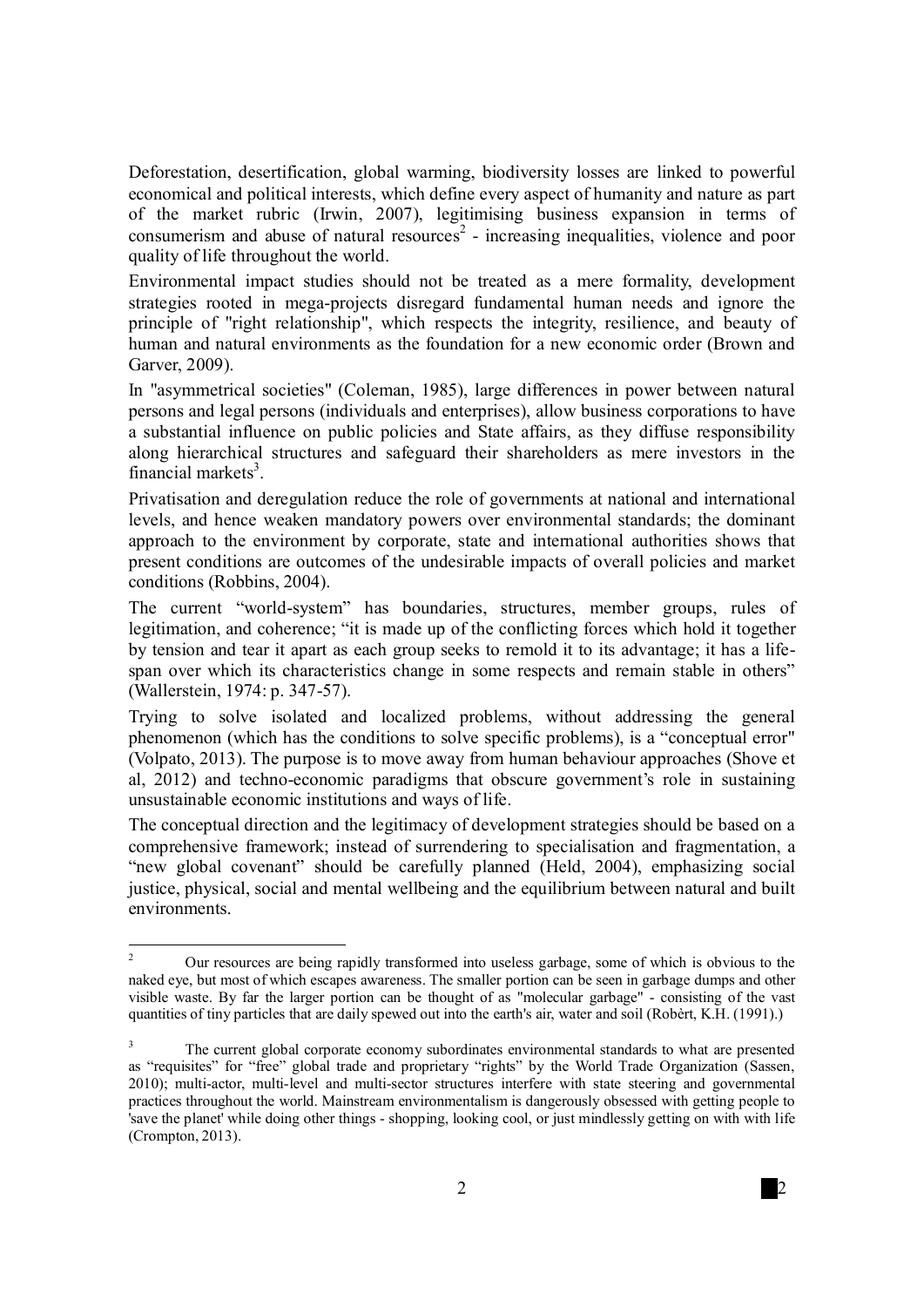

Fig.1: Consequences of current socio-political-economical systems for the quality of life. Fig.2: The real problems lie deep inside the boiling pot, not in the bubbles (effects).

The environmental crisis (fig. 1) "stems from the prevailing power-driven ethos, the anomic individualism, which divert human concern into technological invention, scientific advancement, and unlimited material consumption and production" (Orhan, 2003). The focus should not be on the "bubbles" of the surface, (consequences), but on the configurations deep inside the boiling pot (fig. 2).

These bubbles have dynamic properties (Pilon, 2009), they co-exist among many others in a cluster, as the collection of all factors affecting health, environment, working conditions, economy, education, culture, etc.; each bubble is influenced directly by a companion bubble's interface but also indirectly through the companion bubble's connections to other surfaces (Wilcox 2007).

Cultural, educational, social, economical, environmental and health problems cannot be sorted out by segmented projects, without considering micro, meso and macro relationships. Like bubbles in the surface of a boiling pot, segmented problems are symptomatic of the assemblage of political, economical, social and cultural variables that should be dealt with altogether.

The role of law, the work of attorneys and judicial courts is hampered by the very system in which they have their insertion, "legal" and "illegal" strategies are mixed together in the assemblage of political and economical interests; powerful lobbies, deeply ingrained in the public administration, favour mega-projects with intensive use of resources, rather than the appropriate technologies.

Beyond profit-searching motives of business corporations and other vested interests, transboundary issues like human rights, pollution, deforestation, drugs and criminality impose a significant reconfiguration of state control and political authority, in which power must be shared on ethical grounds in a transnational basis, by transnational organisations.

To cope with environmental collapse<sup>4</sup>, environmental justice should be extended beyond

 $\overline{4}$ <sup>4</sup>According to Girardet (2015), we need to start thinking of regenerative rather than just sustainable development; instead of "anthropocene", the next era in human history should be named "symbiocene", from the Greek symbiosis, or companionship (Albrecht, 2016).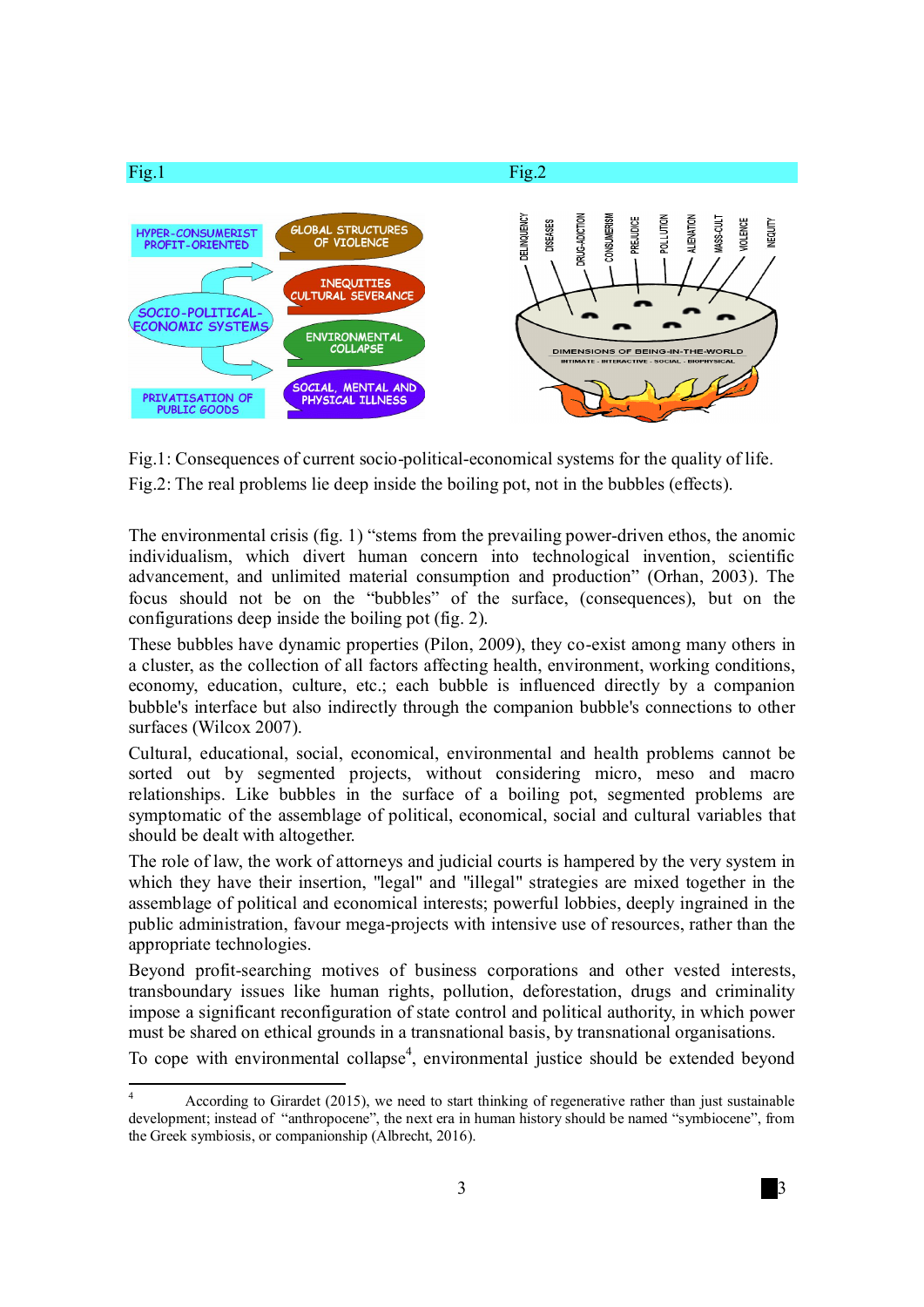national boundaries, beyond political and economical interests of malicious consortia and corrupted or lenient governments, which easily comply to ill-intentioned propaganda and lobbying by influential groups and questionable business organizations.

Territorial and jurisdictional aspects are fundamental in terms of governance (Ashley, and Crowther, 2012); political and cultural forces blunt our response to the growing complexity of ecological catastrophe (Buell, 2003), which cannot be understood or resolved without dealing with deep-seated problems within society and its amoral political-economical system (Bookchin, 1982).

Legal procedures will not forestall the planned obsolescence of products designed for the dump, nor the perceived obsolescence fostered by propaganda induced consumerism, which arise in people the sensation that products should always be substituted by new ones, buying and disposal converted into rituals of a culture that makes consumption a way of life (Foster and Clark, 2012).

Transboundary and global environmental harm present substantial challenges to statecentered (territorial) modalities of accountability and responsibility; the globalization of environmental degradation has triggered regulatory responses at various jurisdictional scales to address "accountability deficits" in global environmental politics" (Mason, 2008).

Cultural and educational policies succumb to the prevailing political and economical interests, converting the population into consuming subjects, appropriating their thoughts and bodies as commodities of influential people and questionable business corporations, which use propaganda, lobbying and corruption to intensify profits and secure their hegemony over public affairs.

The cultural environment, a common ethical ground, is more important than the best legal prescription: the focus should not be on consumer's behaviour, but on the economic and political background, on the marketing and advertising impact of mass-media in public opinion about products, services and lifestyles, on its social and cultural embeddedness.

The emphasis on human rights, rather than collective political action, only reiterates individualistic approaches (Harvey, 2005). The fundamental change is economic, social, cultural and political; priority should not be given to growth, but to sustainability, human development, order and stability in civil society: if one group gets richer, others can be used and discarded (Bown, 2007).

Addressing structural exclusion through legal, social, or economic inclusion, such as civil rights, social norms, or the market-oriented educational system in view of the expansion of the middle class do not change the bigoted paradigms of development, growth, power, wealth, work and freedom embedded into the political, economic and cultural institutions.

"Social inclusion" only accommodates people to the prevailing order and do not prepare them to change the system (Labonte, 2004); once "included", a new wave of egocentric producers and consumers (Chermayeff and Tzonis, 1971) reproduce the system responsible for their former exclusion, increasing the abuse of nature in the name of "progress".

Growth, power, wealth, work and freedom must acquire new meanings (O' Sullivan, 1987). The accumulation of wealth to the exclusion of other components of the development process (safety, health, education, equity, ethics, justice, beauty) has led to natural devastation and severe social and cultural impacts, with high levels of crime and violence in the so called "emerging countries".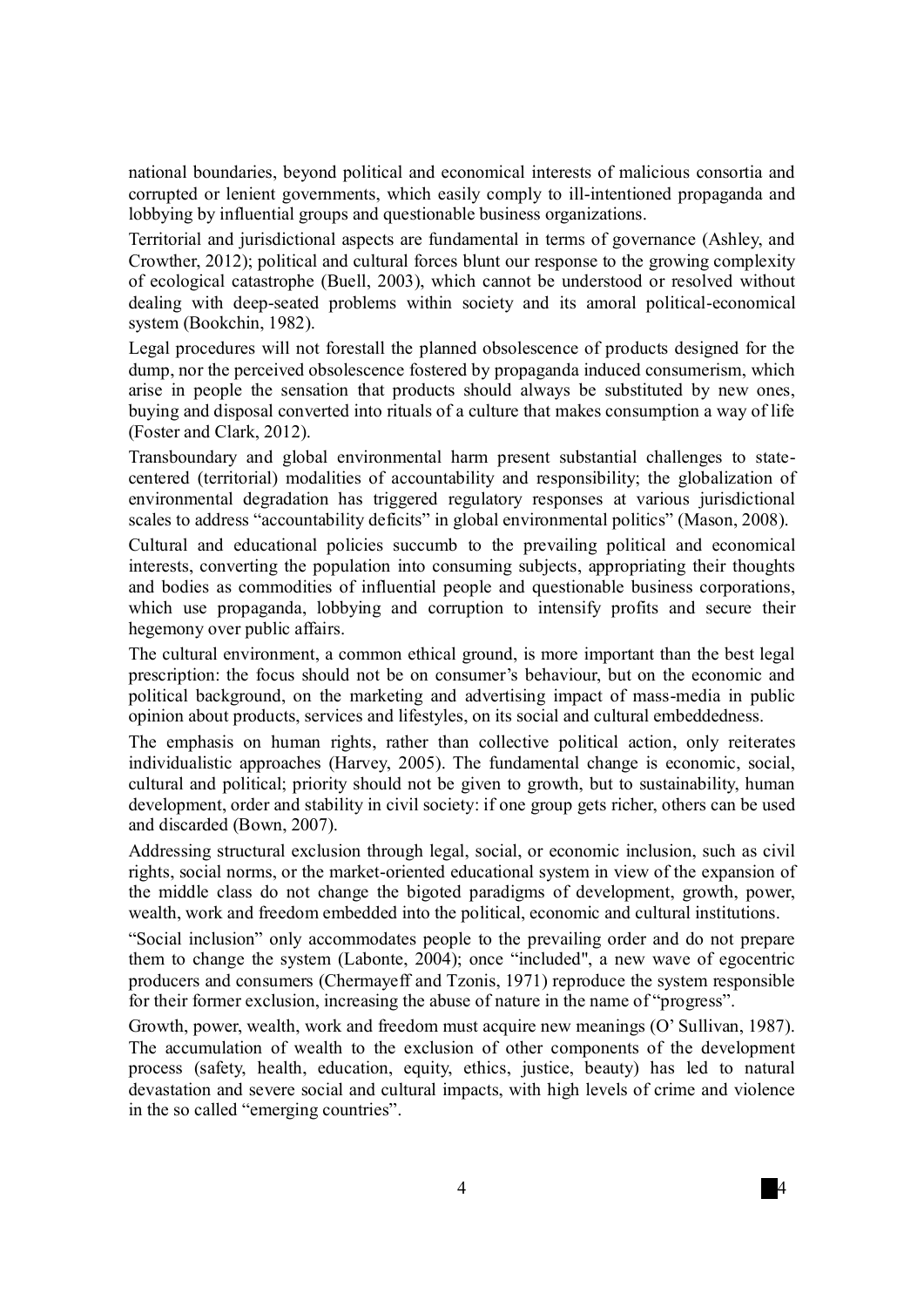Privatisations, deregulations, market-oriented reforms, resulted in relinquishing state's control to the huge power of private sectors; new technological waves will not rescue a devastated environment, nor relieve the effects of inequities, uprootings, displacements, hunger, violence, ecological insults and deep social division (Am. Anthr. Assoc., 2005).

When the political, economical, cultural and ethical disarray normalizes or condones inequities, transgressions, violence and atrocious behaviours, questions of ethical, moral and overall civic education are frequently left aside, while information and communication technologies are presented as a panacea for all evils.

Within one generation, the gap due to the lost of value systems (specially religion and ideology) has been filled by the prevalent ideology of the market; in the lack of an alternative value system<sup>5</sup>, religious biased sects, in the urban areas, reinforce the idea that political and economical success, in the current system, is a sign of divine blessing.

In many problem-ridden, economically unequal and intrinsically violent cities of emerging countries, most people become uninvolved in civic life due to the outspread criminality (Baiocchi, 2005): while some enjoy life in fortified enclaves most of the city dwellers live in makeshift slum housing, without the basic social services (health, education, police authority, etc.) $6$ .

This goes along with turmoil, uncertainty, lack of confidence, fear and impotence (Rotmans and Loorbach, 2009). The more the city concentrates the necessities of life the more unlivable it becomes; the notion that happiness is possible in a city, that urban life is more intense, pleasure enhanced, and leisure time more abundant is only mystification and a myth (Lefebvre, 2003).

Development proposals, technological "solutions", often ignore social, cultural and environmental impacts, binding nature as natural capital with financial domains (Sullivan, 2013), demanding even more resources and increase pollution and waste without changing the irrational system of production, transport and consumption that plagues the world<sup>7</sup>.

Advances in applied ethics by thoughtful and innovative thinkers encompass different professions, working together, within a multidisciplinary approach, basing their action on some common principles of ethics and on an understanding of each others' obligations, responsibilities and professional standards (Soskolne, 1997).

<sup>5</sup> <sup>5</sup>Environmental culture boldly unmasks the institutional and systemic violence of our culture and reveals how our culture's life-destroying practices and ethical and spiritual bankruptcy are closely linked to our failure to situate ourselves as ecological beings (Plumwood, 2002). Heinzerling & Ackerman (2004), criticize the use of cost-benefit analysis in setting environmental policy, on the ground that there is a profound mismatch between ethical values and economic valuation. Teaching ethics do not thrive in highly corrupt societies.

<sup>6</sup>Poor quality of life, urban violence, urbanization processes governed by real estate interests, concentration of jobs in distant areas, are inextricably intertwined. Nothing more visibly reveals the overall decay of the modern city than the ubiquitous filth and garbage in its streets, the noise and massive congestion that fills its thoroughfares, the apathy of its population toward civic issues and the ghastly indifference of the individual toward the physical violence (Bookchin, 1979).

Who decides what is information and what is lobbying for money? Promoters of multi-billion dollar development megaprojects systematically misinform parliaments, the public and the media in order to get them approved and built; they often avoid and violate established practices of good governance, transparency and participation in political and administrative decision making (Flyvbjerg, B., Bruzelius, N. and Rothengatter,W., 2003).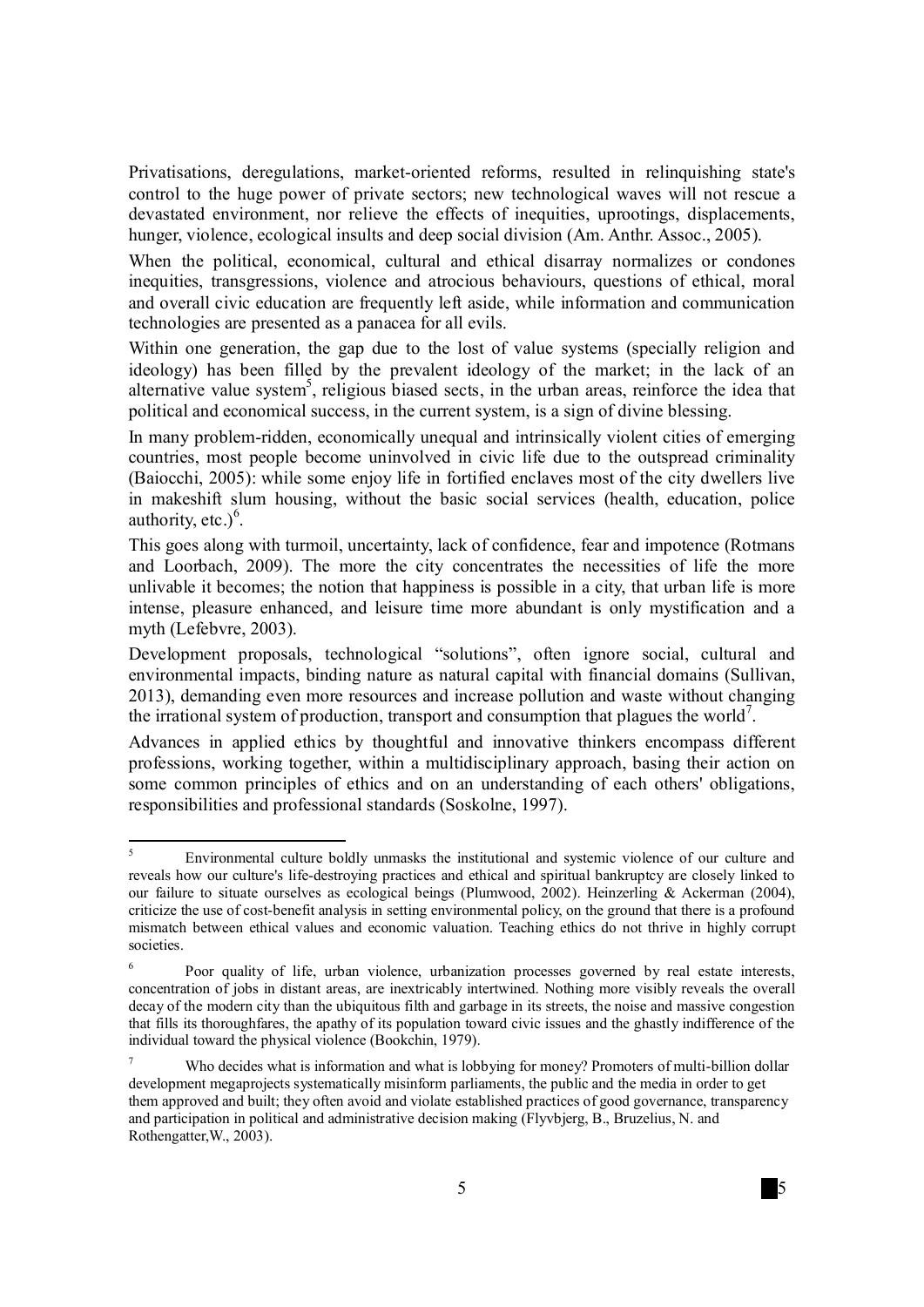Development as plunder (White, 1999; Trainer, 2000), implies systemic risks (Giddens, 2001), global catastrophes (Bostrom, 1997), simultaneous crisis formation (Harvey, 2006), global and integral accidents (Virilio and Turner, 2005), total risk of catastrophe (Ewald, 1997), general disaster (Massumi, 2003), the worst unimaginable accidents (Beck, 2007).

If pressures on systems steadily increase, "catastrophic bifurcation" can appear without obvious early warning signals<sup>8</sup>, and the resulting changes are always difficult to reverse; understanding how such transitions come about in complex systems such as human societies, ecosystems and the climate is a major challenge (Scheffer et al., 2001).

"Sustainability" based on capital and technology, cannot be a substitute for the resources drawn from the natural world: "strong sustainability" entails containing population growth and curbing consumption, meeting the needs of the current generation as opposed to their demands and living within the productive capacity of nature (Layzer, 2008).

Development must be based on the satisfaction of fundamental human needs, on growing self-reliance, on the construction of organic articulations of people with nature and technology, of global processes with local activity, of the personal with the social, of planning with autonomy, and of civil society with the state (Max-Neef, 1991).

Weak public institutions and deeply entrenched networks act together to prevent accountability, funneling finance and influence along unofficial channels for the benefit of corrupt groups; politicians participate in governmental processes primarily to secure and retain access to personal enrichment at the expense of the public good (Whitton, 2009).

Impersonal institutions and formal rules, creating trust at systemic (versus idiosyncratic) levels and reducing individual marginal transactions in a relationship-based regulation system, is mandatory to a major institutional change: institutions for risk-sharing at a systemic level decrease individual risk and allow longer time horizons" (Meisel, 2004).

Institutions provide the rules of the game in society, the humanly devised constraints that shape human interaction (North 1990); they stabilize the behavior and interaction of agents, create predictability and decide how authority is constituted, exercised, controlled, and redistributed (March and Olsen, 1989).

Environmental issues cannot be assessed ignoring questions of wealth and power and the divergent priorities which beset politics (Rabkin, 2008). Private consumption at the cost of of nature is to a large extent a cultural activity linked to the emergence of the knowledge economy, "with returns in the form of profits instead of wages" (Huppes, 2008).

Cross-cutting programmes on sustainable development imply a worldwide change of focus and procedures in different areas of production, distribution, consumption and discard. This is not only a matter of education<sup>9</sup>, but of governance and societal organization against entrenched economic and political forces that are too powerful to succumb to a direct attack by "civil society" or "global citizens movements" (Winston, and Edelbach, 2014).

 $\mathbf{\hat{x}}$ Solastalgia" is a neologism describing a form of psychic or existential distress caused by environmental change (Albrecht, 2012).

<sup>&</sup>quot;The devolution of responsibility for sustainability to citizens, in their roles as consumers on the free market, has failed to produce significant change; even those most committed to sustainable living confront structural barriers that they do not have the power to overcome" (Isenhour, 2010). People no longer learned their cultural identity from their family, schools, churches and communities but instead from "a handful of conglomerates who have something to sell" (Gerbner, 2001).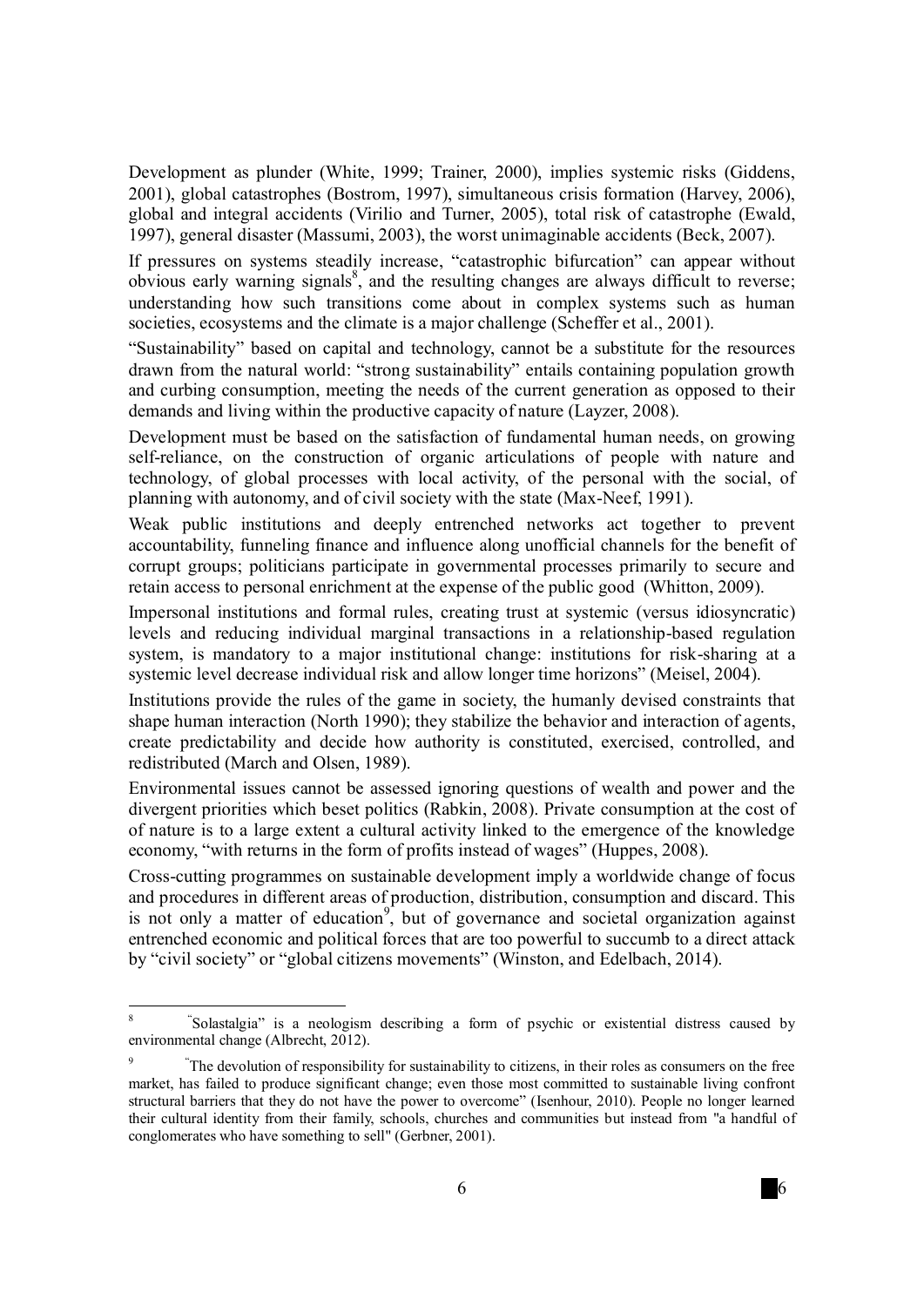#### 2. AN ECOSYSTEMIC APPROACH FOR PUBLIC POLICIES, RESEARCH AND TEACHING

Understanding a problem is to understand the relationships between the events and the context in which these relationships occur. People with different values interpret the "same" evidence in different ways (Kahan, 2012), the information has a minor role compared to emotions, values and ethics (Etzioni, 2003; Dietz, 2011). The enlightenment ideal that "informed" people opt for the common good is still a philosophical ideal.

Ecological behavior is linked to positive social involvement: in contrast to "extrinsic" goals, like money, image and status (which are means to other disputed ends), "intrinsic" goals are inherently gratifying to pursue, like self-acceptance (growing as a person), affiliation (having close, intimate relationships), community feeling (helping the world be a better place) (Kasser & Ryan, 1996).

Change depends on a critical, collective and connective intelligence of systematic and systemic aspects of organisational change: there is a tendency for significant challenges (such as education for sustainability) to be understood and accommodated within the norms of the existing system<sup>10</sup>, rather than change it according the challenge (Sterling, 2009).

Education as a whole, and environmental and sustainability education in particular, are limited in their ability to make a positive difference to assure a sustainable future (Sterling, 2003). Whilst environmental education in schools help to normalise environmental values, children will take cues for appropriate behaviour from the media, peer group and society as a whole (Bedford, 2002).

Education is both a great hope and a great danger: it can develop questioning, innovation and creativity, enable to recognize the powerful forces that drive unsustainable living and develop self-confidence and organizational skills, but it can also play the opposite role, deadening curiosity and innovation; encouraging acceptance of unsustainable living as being normal; and to passively wait for others to take action (UNECE, 2013).

Education does not prosper in a context of social fragmentation and weakening social bonds: creation of choices, generation of capacities, development of motivations depend on cultural, social, political and economical aspects; the quality of institutions and incentive structures are more critical than the quality of individual motives and morals (Krol, 2005).

Preparing people to assume their positions in society, both as professionals and citizens, cannot be reduced to ritualistic actions, such as voting or paying taxes, nor can it encourage an uncritical ideological allegiance to the "free-market", transforming schools in training centers for compliant egocentric producers and consumers, instead of centers of critical inquiry and institutional change.

In the ecosystemic approach, instead of trying to adapt to droughts, floods, air pollution, land degradation, deforestation and rising sea levels, that inevitably will lead to overall catastrophe, it is posited that we should deal with the present paradigms of growth, power, wealth, work and freedom embedded into the cultural, social, political and economical institutions.

 $10$ <sup>10</sup>Monetizing nature, marketization of environmental "goods", tends to undervalue non-quantitative social, aesthetic, and ethical aspects of the natural world (Unmüßig, 2014). Data revolution is too technocratic and if we don't address power dynamics behind this 'revolution' it will not be transformational (Frecheville, 2014).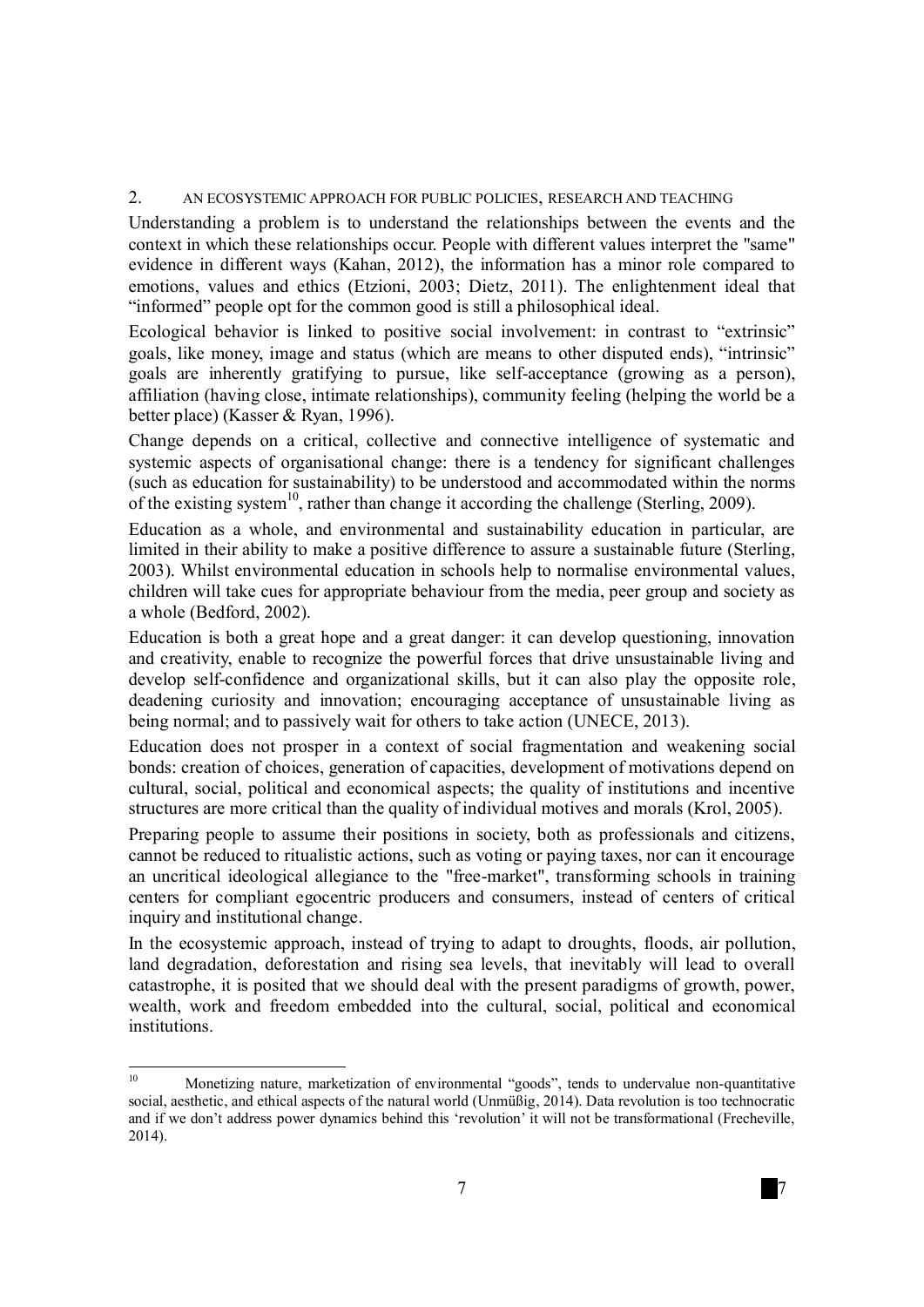|                    | Donors          |                    |                |                    |
|--------------------|-----------------|--------------------|----------------|--------------------|
| Recipients         | <b>INTIMATE</b> | <b>INTERACTIVE</b> | SOCIAL         | <b>BIOPHYSICAL</b> |
| INTIMATF           | Creativitv      | Support            | Services:      | Vitality           |
| <b>INTERACTIVE</b> | Altruism        | Teamwork           | Alliances      | <b>Niches</b>      |
| SOCIAL             | Citizenship     | Partnerships       | Organisation   | Spaces             |
| <b>BIOPHYSICAL</b> | Care            | Defence            | Sustainability | Equilibrium        |

Table I: Dimensions' equilibrium in the ecosystemic model of culture

#### Table II: Dimensions' disruption in the non-ecosystemic model of culture

|                    | Inflictors      |                    |            |                    |
|--------------------|-----------------|--------------------|------------|--------------------|
| Victims            | <b>INTIMATE</b> | <b>INTERACTIVE</b> | SOCIAL     | <b>BIOPHYSICAL</b> |
| <b>INTIMATE</b>    | Solipsism       | Subiection         | Neglect    | Harm               |
| <b>INTERACTIVE</b> | Egotism         | Fanaticism         | Co-opting  | Dispersal          |
| SOCIAL             | Abuse           | Corporatism        | Tvrannv    | Extinction         |
| <b>BIOPHYSICAL</b> | Iniurv          | Damage             | Spoliation | Savageness         |

Table III: Intertwining the four dimensions of the world in the diagnosis and treatment of the problems

| Stages of Process                      | <b>INTIMATE</b>                                                                          | <b>INTERACTIVE</b>                                                        | <b>SOCIAL</b>                                                                     | <b>BIOPHYSICAL</b>                                                      |
|----------------------------------------|------------------------------------------------------------------------------------------|---------------------------------------------------------------------------|-----------------------------------------------------------------------------------|-------------------------------------------------------------------------|
| Diagnosing<br>the Events               | People's<br>Cognitive and Affective<br>Deficits and Assets<br><b>Existential Control</b> | Dynamics of<br><b>Primary Groups</b><br>Communities'<br>Organisation      | <b>Cultural Aspects</b><br>Social Structure<br><b>Public Policies</b><br>Services | Conditions<br>of Natural and Built<br>Environments<br>Beings and Things |
| Eliciting<br>Favourable<br>Changes     | Promoting<br>Peoples' Educational<br>and Cultural<br>Development                         | Improving<br>RelationshipsSocial<br><b>Networks</b><br>Community Building | <b>Public Policies</b><br>Law Enactment<br>Social Control<br>Civic Action         | Quality of Natural and<br>Man-Made<br>Environments<br>Beings and Things |
| Evaluating<br>the Process<br>of Change | Well-Being<br>Awareness<br>Resilience<br>Creativity                                      | Proactive Groups<br>Community<br>Solidarity<br>Cohesion                   | Social Movements<br><b>Well-Fare Policies</b><br>Social Trust<br>Citizenship      | Equilibrium Between<br>Natural and<br>Man-Made<br>Environments          |

Creation of choices, generation of capacities, development of motivations depend on the configurations formed by the assembly of four dimensions of being-in-the-world (Pilon, 2010), *intimate*, *interactive*, *social* and *biophysical*, as they combine to induce the events (deficits/assets), cope with consequences (desired/undesired) and contribute for changes (potential outputs).

The equilibrium (table I) or disruption (table II) between the different dimensions are linked to opposite models of culture (ecosystemic or non-ecosystemic); the process of change encompasses a synchronized work with the four dimensions of being-in-theworld $11$ , considered altogether in view of an integrated approach to public policies, research and teaching programmes (table III).

Relationships with fellow beings encompass the concepts of group and grid: the former refers to the clarity of the boundaries around a group to which people belong; the latter to the strength of the rules which govern how people relate to one another: hierarchical societies with strong ties score highly on group and grid; individualist or market-driven ones are weak on both (Douglas, 1996).

 $\overline{11}$ <sup>11</sup> "Being-in-the-world" encompasses four modes of existence (Binswanger, 1963): man's relationship with himself (*Eigenwelt*); man's relationship with his fellow beings (*Mitwelt*); man's relationship with overall society (*Menschenwelt*); man's relationship with his environment (*Umwelt*). Interaction requires that actors be aware of each other's actions, and that they adjust their own behaviour (and possibly their own goals), taking the behaviour of the others into account (Hanneman, and Riddle (2005).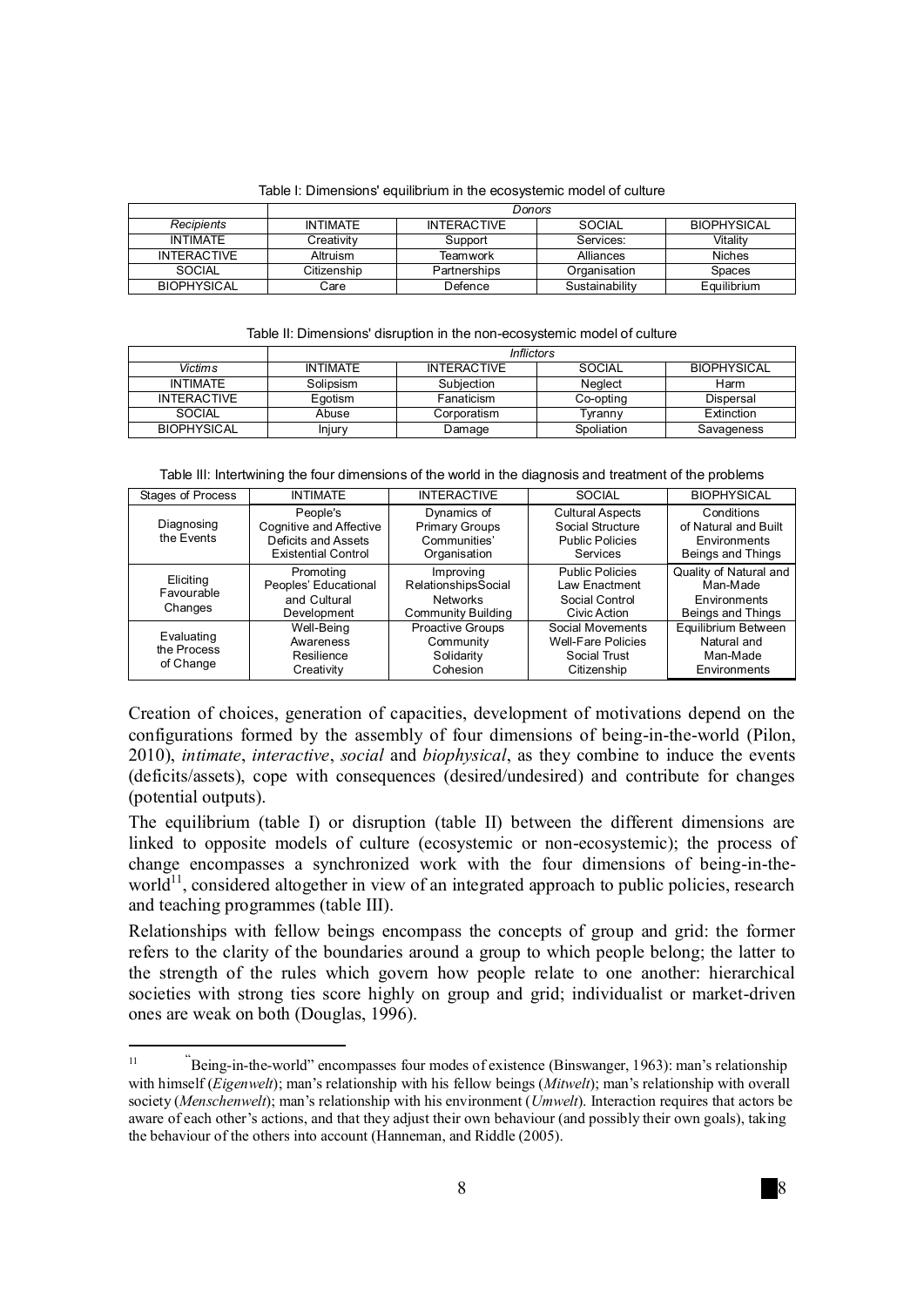The *United Nations Decade for Education for Sustainable Development* emphasized critical thinking and problem solving, interdisciplinary and holistic multi-method, values-driven approaches, environmental principles<sup>12</sup>, social awareness, ethical dimensions, economic prudence, confidence and participatory decision-making (Lindberg, 2005).

To create awareness and capabilities beyond schemes of thought, feeling and action, subjective and objective realities should be entangled, creating an "excess of meaning" (Gadamer, 1977), encompassing the alien that we strive to understand and the familiar that we take for granted (fig. 3), which implies a process of socialisation, externalisation, combination and internalisation (Nonaka and Konno, 1998).

"Semiotic niches" are embedded in the same "semiosphere", representations of external reality ("mental models"), filter information and store it, as complex and dynamic systems to reason and make decisions, consolidating behaviours (Jones, 2011). Arguing about values is useless, but realizing the significant role values play in judgments lead to more constructive discussions and decision-making (Ackoff, 2010).

In the socio-cultural learning niches $13$ , the individual and collective projects of life are unveiled and dealt with by heuristic-hermeneutic experiences; intermediary objects (curious things, images depicting everyday life), are presented to the participants to generate awareness, interpretation and understanding beyond established stereotypes.

The contributions of the participants (table IV) are analysed from a thematic ("what"), an epistemic ("how") and a pragmatic ("whom, when, where") point of view, encompassing the emphasis and inclusiveness of contents in the different dimensions ("thematic")<sup>14</sup>, the structure of thought embedded into subject-object relationships ("epistemic*"*) <sup>15</sup> and the actions, strategies and foreseen consequences embedded in the outputs (pragmatic).

The methodology is experiential and reflexive, "reality" is revealed in a specific space-time horizon of understanding, feeling and action: subject-object relationships are unveiled (intimate dimension), statements are shared (interactive dimension), setting the ground to examine different forms for being-in-the-world (social and biophysical dimensions).

 $12$ <sup>12</sup> Criteria to evaluate risks (precautionary principle): probability of occurrence, extent of damage, incertitude, ubiquity, persistency, reversibility, delay effect, potential of mobilization. (Klinke & Renn, 2001)

<sup>&</sup>lt;sup>13</sup> To understand how people create and experience their lives (Watson & Till, 2009), it is necessary to unveil the epistemic cultures which structure *how we know what we know* about the environment (Knorr Cetina, 1999). Niches are new structures, protective spaces for "pathbreaking innovations", having three functions in the wider transition processes: "shielding, nurturing and empowering" (Smith and Raven, 2012): a small core of agents emerges within the system as the incumbent for innovation and emergent structures stimulate further niches' development and niche-regimes (Frantzeskaki and Loorbach, 2009).

 $14$  Learning new forms to be in the world, as a systemic, emergent, contingent and path-dependent process, implies the co-creation and generation of new knowledge to shift the systems: 1) *intimate dimension* (knowledge, values, feelings, beliefs, commitments); 2) *interactive dimension* (allegiances, solidarity, partnerships, leadership); 3) *social dimension* (political, economic, social and cultural aspects); 4) *biophysical dimension* (vital needs, natural and built environment, territories, artefacts).

<sup>&</sup>lt;sup>15</sup><sup>15</sup> *Appropriation*: construction of new subject-object relationships, cognitive, affective and conative; 2) *Common-sense*: conformity to stereotypes and established word views, without questioning; 3) *Dogmatism*: reduction to scholarlike, logical categories, classifying and describing; 4) *Dependency*: reliance on authority to qualify own experience, alienation; 5) *Resistance*: refusal to being involved, failure to see any meaning.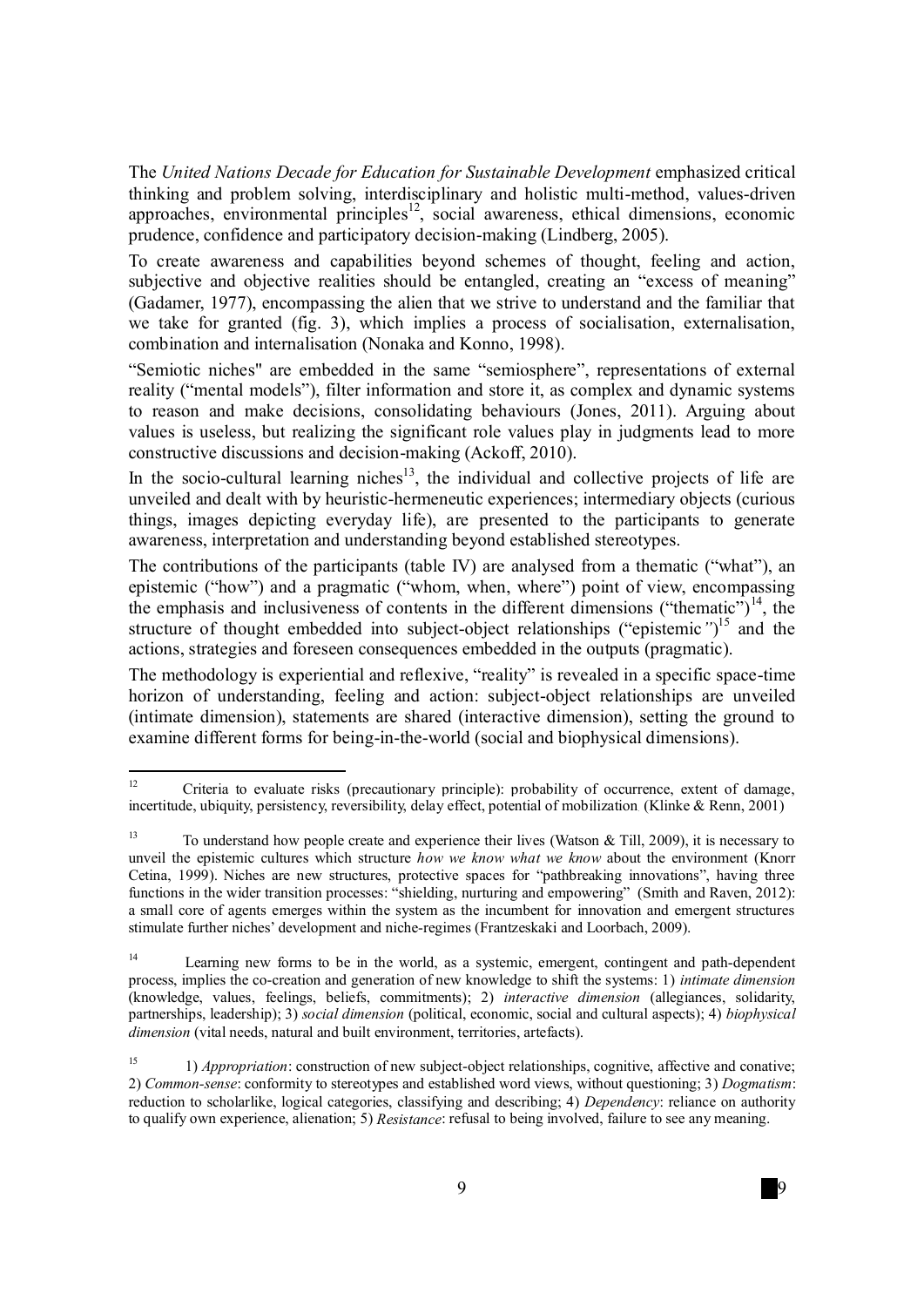#### Table IV

#### Statements collected in two socio-cultural learning niches in a collaborative design setting Group A

1) Half shell; organic/inorganic; nature/human made; solid/flexible.

2) Found objects; shell/stones; artefacts; a collection of diverse objects not belonging to any category.

3) Objects of nature are more beautiful and interesting in form than are manufactured articles - but the metal caps may suggest that nature provides in many ways - even when unaesthetic.

4) Sharp and smooth texture; manipulate.

5) Contents: world, rocks from ocean, trash caps, city from modern society, black stones, forest plant; the contents represent global communities: rural, urban, forest, islands.

6) Three black seeds, three elastically connected bottle caps, three white river stones and a heart shaped, dried, open seed pot lay in a white rectangular open top plastic container; remains of living plants, time worn rocks and man-made metal objects represent earth materials.

7) Different shapes, sharp objects, smooth, multi-national corporations, dry.

8) Natural food and junk food; moderation - nature's way and mass consumption; voluntary simplicity, consumerism. sustainability, extinction/destruction.

9) I wonder what type of music these items make; was/is the heart-shaped thing good to eat; what are the little "black beans", how were the holes drilled in the pop tops? what kind of soda are the two unfamiliar?

#### Group B

1) Box having within: three bottle caps tied up by an elastic string (it may suggest interaction, integration, inter-personal communication, horizontality); a seashell, three pink stones (it may suggest compartment, non integration between parts); a ribbon of paper with the inscription: how many parts have a grain? (it may suggest the type of information discussed interaction).

2) This box (and maybe others) remembers me of my childhood and a beloved aunt, who kept photos and others belongings in it. I feel the smell of sea in the stones and in the alga. I don't know how many parts there in a seed., but nevertheless it would contain the production of life. The link between the objects means the link with other people and the basis of social relations. "Keeping" in the box means to keep people, to keep carefulness, preserving relations that became intense.

3) The box deceived me, I expected much for so little. I thought it cold, it is not; heavy, but no. I don"t like it, it is smooth, opening it I thought of a jewel-case; new sensations: white little stones, similar to those in the river where I work; united bottle caps, but for children.. 4) Curiosity, boredom, impatience, beach, sea, chilled water, patience, questions and answers, sand, anxiety, to solve, "Maria Chiquinha", children songs, China, Japan, grains, quantity, immensity, plenitude, rest, tiredness.

5) Feeling of anguish in view of the time; inside each of us there are simple and complex things; their development will help us to grow as people.

It is a situation elicited by altered details that cannot be fixed, a deviation from supporting standards, where an object or event is experienced in an unsettling, uncanny condition, presenting and manifesting itself at the edge of something else in the situational and performative context, unveiling expectations in the four dimensions of being in the world and leading to an out-of-the-box contact with other subjects and objects.

In the socio-cultural learning niches, participants experience each other, creating space to human connections, generative dialogues and curiosity, in a state of resonance, in which transformation is an outcome of the attunement and the on-going reflections.

The objective is not to solve taken for granted problems, but to unveil and work with the dynamic and complex configurations that originate them; instead of being trapped into the path-dependency of pre-established problem-definitions<sup>16</sup>, the heuristic-hermeneutic work<sup>17</sup> develops a capacity to ask wider questions, reframing the problems in the process.

 $16$ <sup>16</sup>Beyond the anthropogenic views, that do not distinguish between the whole of the human beings and the destructive action on nature of the political-economic establishment (governments and business corporations), we should consider the power asymmetries, that confer to a small and privileged part of the world population the decisions about the destiny of the entire mankind.

<sup>&</sup>lt;sup>17</sup><sup>17</sup> 1) *Intimate Dimension*: subject-object relationships are unveiled by images or objects selected to catch the eye (bottle caps linked by a string, etc.); participants register their perceptions in a non-identified piece of paper; 2) *Interactive Dimension*: statements are distributed out of sort, read aloud, shared, and enriched; *Social and Biophysical Dimensions*: present and future forms of being in the world are analysed in view of ecosystemic and non-ecosystemic models of culture, encompassing the natural and man-made environments, the relationships between ecosystems, beings and things. Analysis explains how the pieces of the system work, synthesis raises the comprehension of the interactions between its parts (Kull 1998).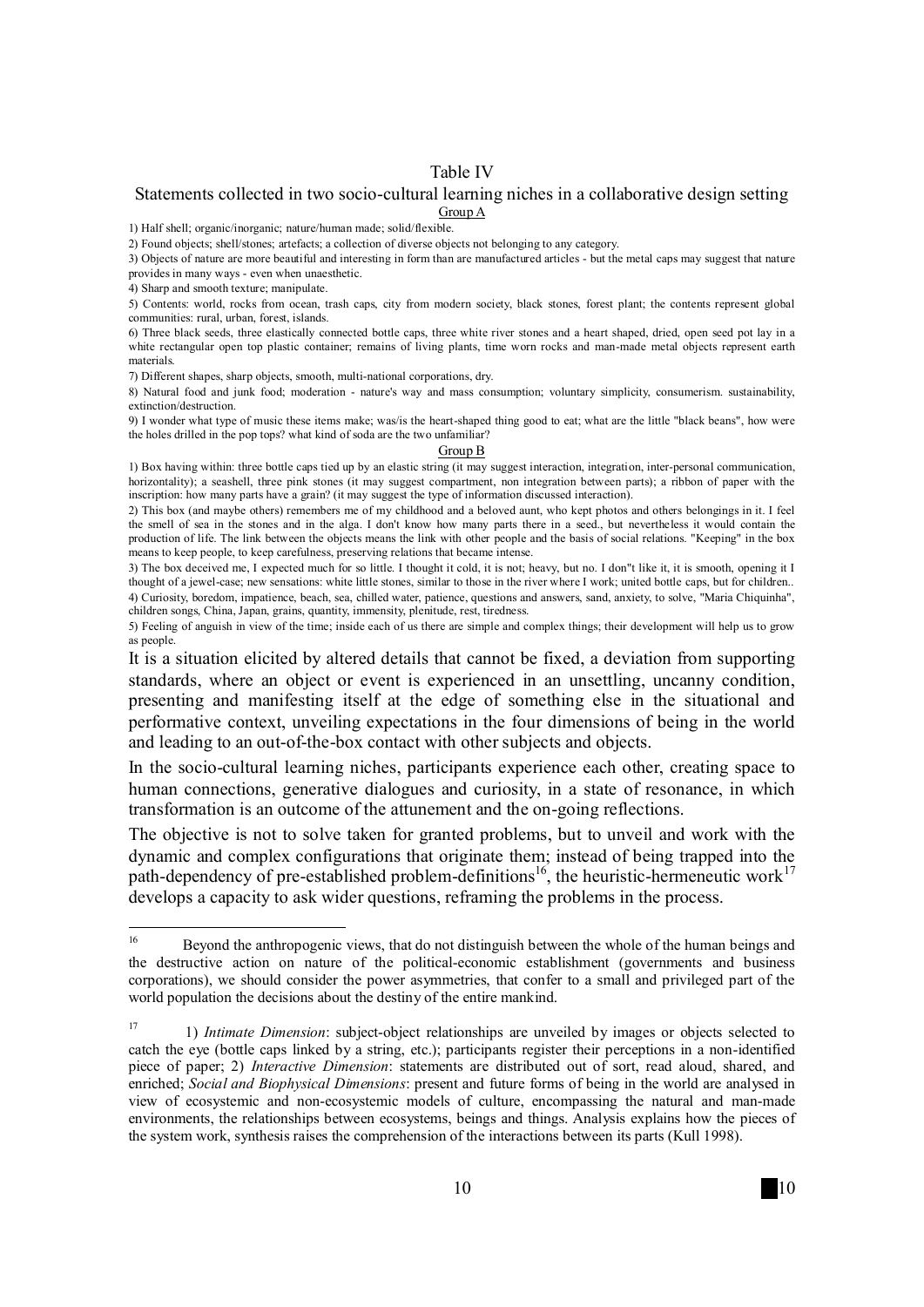

Figure 3: Heuristic-hermeneutics processes in the socio-cultural learning niches.

The process implies many changes, transformations, reconsiderations, revisions, and significant expansions in concepts and ideas; as a process of exploration, inquiry, and discovery – rather than a recording or a re-presentation of an already established and finalized position – it builds the ground to create new paradigms for being-in-the-world.

Beyond generating new knowledge, contended values, social, cultural and economic constraints are faced, enabling people in the socio-cultural learning niches to develop new action pathways, to explore new scenarios and information relevant to achieve outcomes, "blurring the boundaries between academic disciplines, research, policy, and practice, and between states, markets, and society" (Leith, et al., 2017).

"Environmental" and "development" education needs the construction of a "new story for mankind", enhancing human rights and justice, local and global citizenship, supporting the efforts to understand and transform the social, cultural, political and economic structures affecting life at personal, community, national and international levels (Irish Aid, 2007).

In view of epistemological and ontological dimensions for knowledge creation (Nonaka, 1994), teaching for meaning (fig. 3), in a cultural context that values only information transmission, is one of the main challenges to salvage the realm of character and moral development; the present ethos should not center on individual good and individual value alone, but on the environment and the public space<sup>18</sup>, as a global system (Boostrom, 1997).

Education for citizenship is not reduced to formal or ritualistic actions, as voting or paying taxes, nor can it be an uncritical ideological allegiance to the "free-market", transforming schooling in training centers for a compliant work force, which takes for granted the life style of "egocentric producers and consumers" (Chermayeff and Tzonis, 1971).

Collective practices, according to evolutionary theories of change, may be selected by the social environment rather than by individual dispositions; cultural evolution is linked to the role played by human intervention, which entails intelligence, purpose, calculation, planning, learning, arguing, persuading, discussion, and argument (Nelson, 2005).

Despite the number of institutions addressing environmental degradation and sustainable development, environmental problems have been exacerbated rather than solved; international environmental governance lacks co-ordination and is at odds with other areas of global governance, notably economic and development governance (United Nations University, 2010).

<sup>18</sup> <sup>18</sup>Global governance can only be legitimized from ethical principles, in which the character of people and organizations constitutes the fundamental element for the changes, not just by the development of capabilities, knowledge and skills (Paehlke, 2004).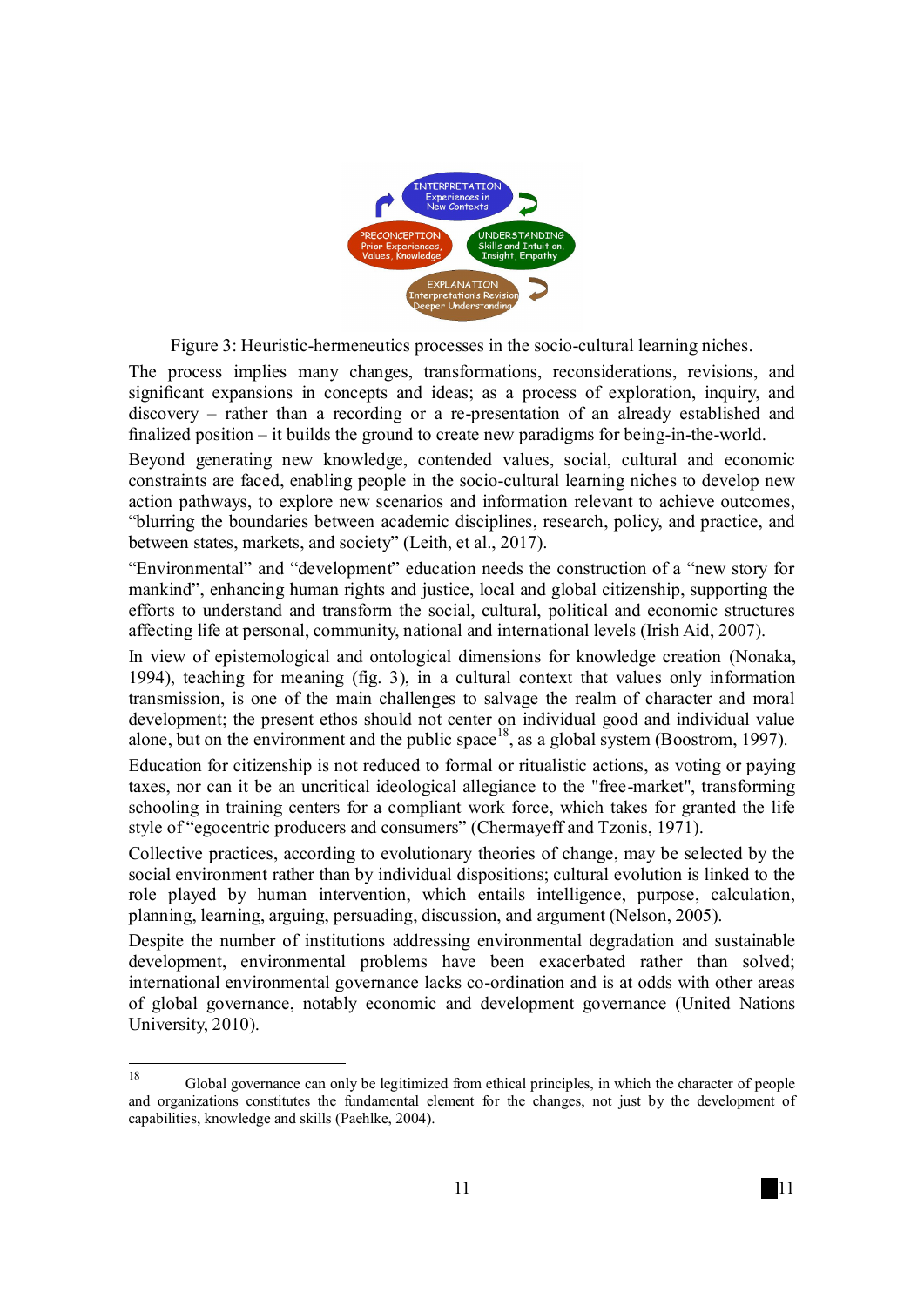The industrial culture divides the person into parts and the world into fragments; environment is one whole, it is not cut up into specialties, disciplines and departments (Drengson, 1995), it requires boundary-crossing skills, abilities to change perspective, to cope with complexity and to synthesize different disciplines or areas of expertise in a critical and creative way (Fortuin et al., 2008).

Education and mass media are affected by vested interests, intolerance and violence; news media institutions, due to political economic pressures, are bound to the dominant paradigm and its key actors. To bridge the gap between human design and the ecologically sustainable systems of nature (UNESCO-EOLSS, 2008), we need to redesign technologies and social institutions to counteract the current paradigms<sup>19</sup>.

Environmental awareness is not simply awareness of the natural environment but also of social, economic, cultural and other dimensions; it requires 'dynamic' skills to discover and study the environment and find solutions, capacity to discern the relevant dimensions of a situation, readiness to accept responsibility, initiative taking, independence, commitment (Hugonnier, 2008).

It means producing more of the things that people need —food, shelter, clothing, education, security, health care — and not the costly things they do not —military hardware, pollution, traffic jams, useless chattels and crime<sup>20</sup>. Failures in governance at many levels, and the resulting suspicion and mistrust, clearly also play a role in the current state of affairs<sup>21</sup>.

Rational decision-making based on "facts" is no longer defensible; emotions, values and ethics play a much stronger role than mere information, education requires a knowledgeable and congruent teaching and learning ground, a core element for comprehension, preparedness and action, abilities to participate in, influence, share and control the learning process (Tilbury et al., 2005).

People with different values draw different inferences from the same evidence (Kahan et al., 2012); development, and utilization of concepts, tools and practices must take into

<sup>19</sup> <sup>19</sup>Consumerism as concept can not be attacked using ethical formulations and can not be understood outside of the socio-technical systems (Holt, 2012); economic groups that support "development" strategies are the same worldwide: banks, agribusiness, contractors, mining companies; in the teeming cities of today buildings tower to the sky while problems are getting worse: environmental catastrophes, criminality, corruption, vested interests: "sustainable development have become part of the so-called problem-industrial complex: societal regimes that are dependent on sustaining 'problems' such as waste production, sickness, fossil energy and so on" (Loorbach, 2014)..

We should not persist in speaking about development within the current political-economic frame of reference, but persist in speaking about changing the current political-economic frame of reference; Gehl (1996) distinguishes between necessary/functional activities, which take place regardless of the quality of the physical environment, and optional/recreational activities and social activities, which depend to a significant degree on what public places have to offer and how they make people behave and feel about them; different values are at play, especially cooperation not competition, and frugality and self-sufficiency, not acquisitiveness and consuming (Trainer, 2010)..

<sup>21</sup>Monetising or valuing nature turns it into a commodity, the economic invisibility of resource depletion and pollution leads to systemic failures in all public spheres of decision, green innovations and new practices (in behaviour and policy) face an uphill battle, played out on economic, technical, political, scientific, and cultural dimensions: transport, energy, agri-food systems, stabilized by vested interests and favourable institutions lead to path dependence and entrapment: (Sustainability Transitions Research Network (2010).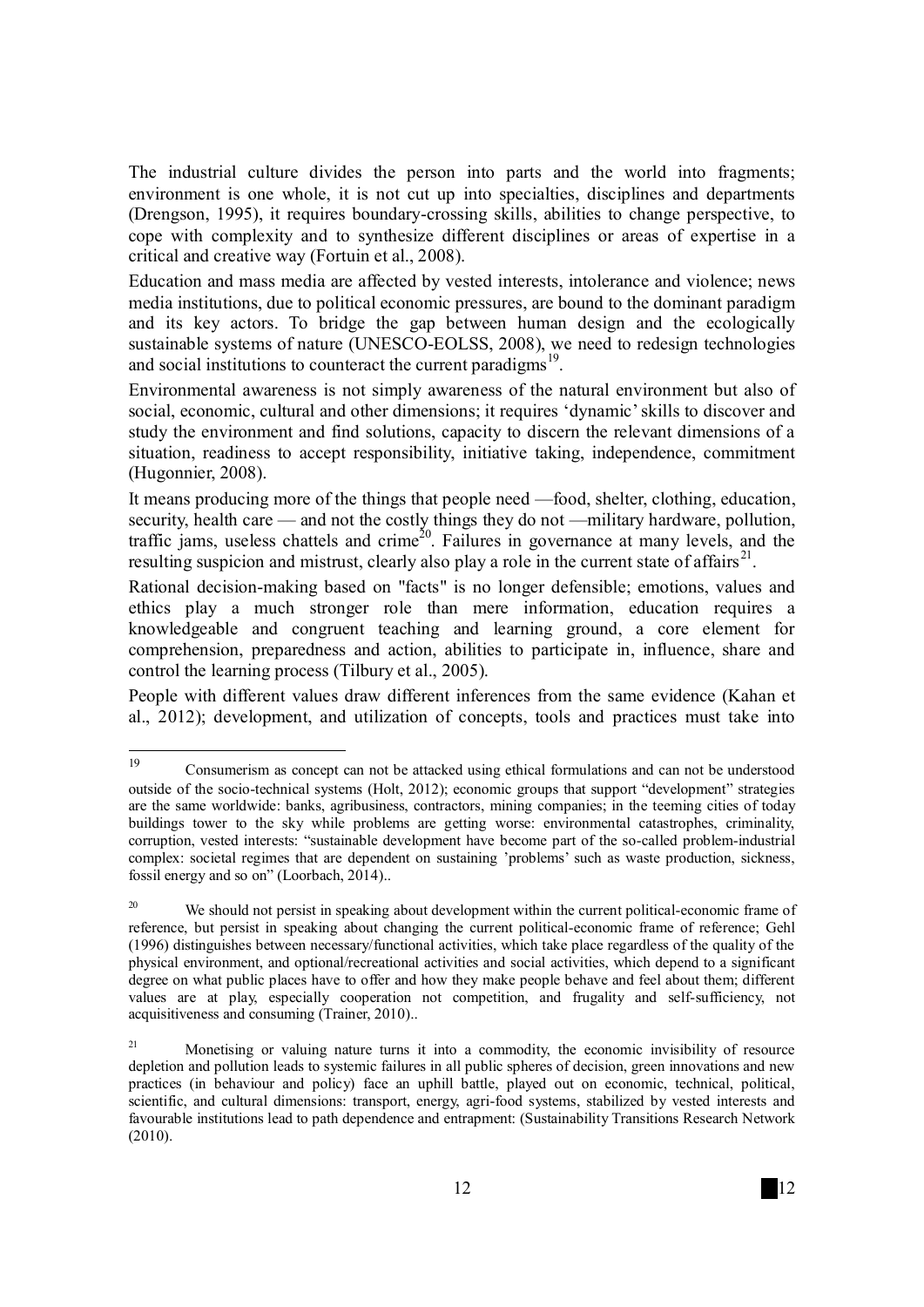account the collective forms of being-in-the-world; citizen-consumer's potential to alter natural consuming habits, to 'shop ethically, 'care for the environment' and 'think glocally' depends on social motivation rather than rational choice (Klintman, 2012).

Culture define the knowledge of the past and the expectations for the future: it shapes individual and collective identities, affect the impact of innovations and social change, construct the social meanings of technologies, create new boundaries, new forms of social exclusion and marginality, frame experience of space and place in everyday life and individual and collective identities (*Sociology of Culture Conference*, 2010).

Beyond the objectivistic description of facts or dissemination of information, acceptance of ethical norms, peace building, environmental equilibrium requires a host of ethically interpreted and ordered social experiences, a capacity to develop morally relevant interests as the bases of rights-bearing, a broad, universally cultural knowledge (Znaniecki, 1935).

Trans-disciplinarity does not only combine views or merge ideas, but questions the "givens", it forces the "detachment" from ones' familiar discipline, culture, and belief; it is not a denial of initial identities, nor complete attachment to the alternative, but "a new awareness, a distance from the world before any type of analysis" (Takashi, 2010).

What are the prospects of education as a whole, and environmental and sustainability education in particular, regarding the severe threats faced by today's world? Identifying complex configurations that predict particular outcomes asks for an analysis of assumptions, contentions, consensus and conflicts, which are essential to the definition of the problems and to build new paradigms to live better in a better world.

"Education for sustainability" includes international development, economic development, cultural diversity, social and environmental equity, human health and wellbeing. In order to deal with sustainable development in both environmental and cultural terms we need a theory of cultural sustainability, since the concept of sustainability implies a holistic approach to modelling economic, biological and cultural processes (Throsby, 2008).

Media "popularizers" should draw attention to the "issues on environmentalism and culture as significant and important in symbolic and visual terms, emphasising different incentives for taking positive action, and getting institutional support to ensure both legitimacy and continuity in the process" (Hannigan, 1995). Well-being is not simply an individual attribute, but a profound social relational phenomena<sup>22</sup>.

University teaching is vital in maintaining a social conscience based on self-awareness and self-transformation, for preparing people to assume key positions in society, both as professionals and citizens; the discussion of current problems should transcend traditional disciplines and national boundaries, in the light of global perspectives, international cooperation, transdisciplinary research and teaching programmes.

 $\overline{\mathcal{D}}$ <sup>22</sup>It would take only three to five percent of elites at the top of influence (military, economic, political, educational and cultural: media, arts, entertainment) to shift the mindset of the larger population (Collins and Makowsky, 2009). Due to the process and resulting outcomes of the ascendance of business interests, values and models in public policies, research and teaching programmes ("corporatization"), the mediaeval custom of selling 'indulgences' is retrieved today by paying money to make up for 'green sins', for 'climate compensation' (instead of eliminating social malpractice from production and supply chains).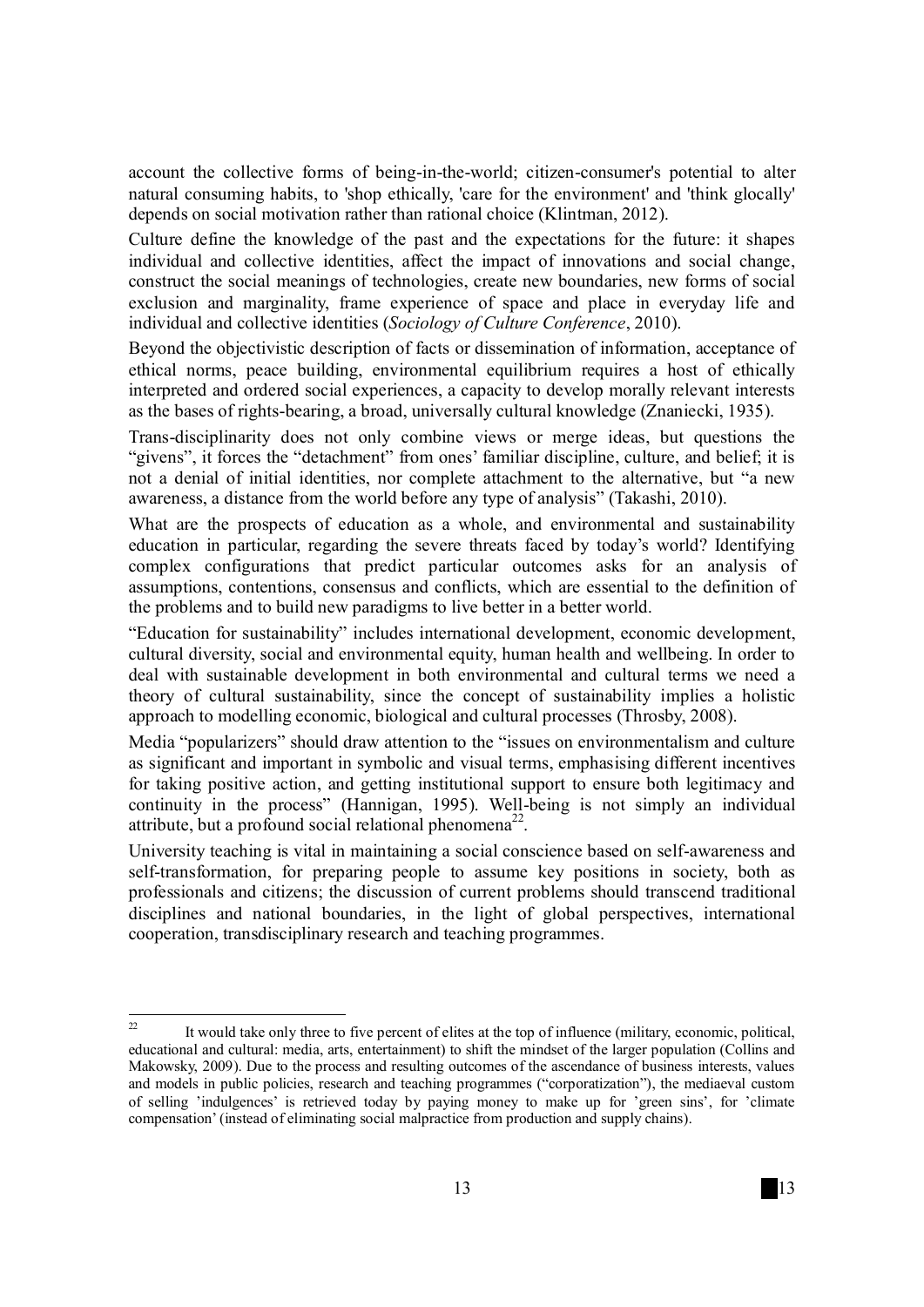|                                                     | <b>INTIMATE</b>                                                               | <b>INTERACTIVE</b>                                                           | <b>SOCIAL</b>                                                                                | <b>BIOPHYSICAL</b>                                                                    |
|-----------------------------------------------------|-------------------------------------------------------------------------------|------------------------------------------------------------------------------|----------------------------------------------------------------------------------------------|---------------------------------------------------------------------------------------|
| <b>DIAGNOSIS</b><br>OF THE<br><b>EVENTS</b>         | SUBJECTS'<br><b>COGNITIVE AND</b><br><b>AFFECTIVE</b><br><b>ACTUAL STATUS</b> | <b>GROUPS 'AND</b><br><b>COMMUNITIES'</b><br><b>DYNAMICS</b><br>AND COHESION | <b>PUBLIC POLICIES</b><br><b>LAW ENACTMENT</b><br><b>CITIZENSHIP</b><br><b>PARTICIPATION</b> | <b>NATURAL AND</b><br><b>MAN-MADE</b><br><b>ENVIRONMENTS</b><br><b>BEINGS, THINGS</b> |
| <b>ELICITING</b><br><b>NEW</b><br><b>EVENTS</b>     | <b>DEVELOPMENT</b><br>OF SUBJECTS'<br><b>EXISTENTIAL</b><br>SELF-CONTROL      | <b>DEVELOPMENT</b><br>OF GROUPS AND<br>PRO-ACTIVE<br><b>COMMUNITIES</b>      | <b>DEVELOPMENT</b><br>OF PUBLIC<br>POLICIES AND<br><b>CITIZENSHIP</b>                        | <b>PROMOTION OF</b><br><b>NATURAL AND</b><br><b>MAN-MADE</b><br><b>ENVIRONMENTS</b>   |
| <b>IMPACT</b><br><b>ON EACH</b><br><b>DIMENSION</b> | <b>ENHANCEMENT</b><br>OF SUBJECTS'<br><b>WELL-BEING</b>                       | <b>ENHANCEMENT</b><br>OF GROUPS AND<br><b>COMMUNITIES</b>                    | <b>ENHANCEMENT</b><br>OF POLICIES AND<br><b>CITIZENSHIP</b>                                  | <b>ENHANCEMENT</b><br>OF OVERALL<br><b>ENVIRONMENT</b>                                |

Figure 4: The process of change implies a synchronized work with the four dimensions.

The development and evaluation of teaching programmes, research projects and public policies should contribute for the transition from a non-ecosystemic to an ecosystemic model of culture, taking into account the configurations formed by the ensemble of the four dimensions of being in the world in the origin and denouement of the events, in terms of a forecasting framework (fig. 4).

The process of change must be associated with an ecosystemic model of culture, leading to public action to transform development policies and structures that wipe out biodiversity, destroy natural and built environments, abuse landscapes and resources, demolish livingspaces and generate unmanageable refuses that menace the future of life on Earth $^{23}$ .

Privileged elites will not voluntarily relinquish their exalted status, nor remove their hand from the levers of power; they "essentially capture regulatory agencies that should operate in the public interest, engineering the laws that legitimize their corrupt actions and reinforce their control" (Rees, 2011).

Operating under the rubric of "the global economy", international oligarchs, looking out only for their interests, have no fixed return addresses and continue immune to our control<sup>24</sup> : a concerted action by public and private sectors, social organisations, scientific and technical institutions, requires that the various parties cease to defend their vested interests in benefit of a real change in the current world system.

The demons that haunt our condition will not disapear while they are embedded in the same building blocks of our society; since «change is the only permanence, and uncertainty the only certainty» (Bauman, 2000), current prospects should not be taken for granted, and we

<sup>23</sup> Atkinson (2015), combines agent-based modelling (capable of capturing heterogeneous attributes, behaviours, and interactions of individuals) and system dynamics modelling (which captures population-level, ecological influences, and whole system dynamics). To moral and democratic education (Lind, 2003), more important than the need for a radically different economy, is to change current values, notably the present commitments to competition, individualism and acquisitiveness, and the conception of progress (Trainer, 2001). Market induced policies conceive fashion stylists as relevant as Shakespeare, a footballer, a value equal to Michelangelo, a rapper, not less than Stravinsky; this cultural relativism is the result of a demagogic, pseudo democratizing cultural policy, which does nothing more than to dissolve culture in a "everything is culture"; in the absence of the State, culture is reduced to a mere commodity (Finkielkraut, 1987).

 $\alpha$ <sup>24</sup>  $\alpha$  Civil society with its networks of voluntary and community organisations is a far more palatable partner for neoliberalising states than the unions; it can be incorporated into state projects, and provide links into dispossessed and alienated communities that are abandoning the institutions of representative democracy" (Davies, 2016); the neoclassical monopoly at university departments of economics with its ideological features is not compatible with normal ideas about democracy (Söderbaum, 2016).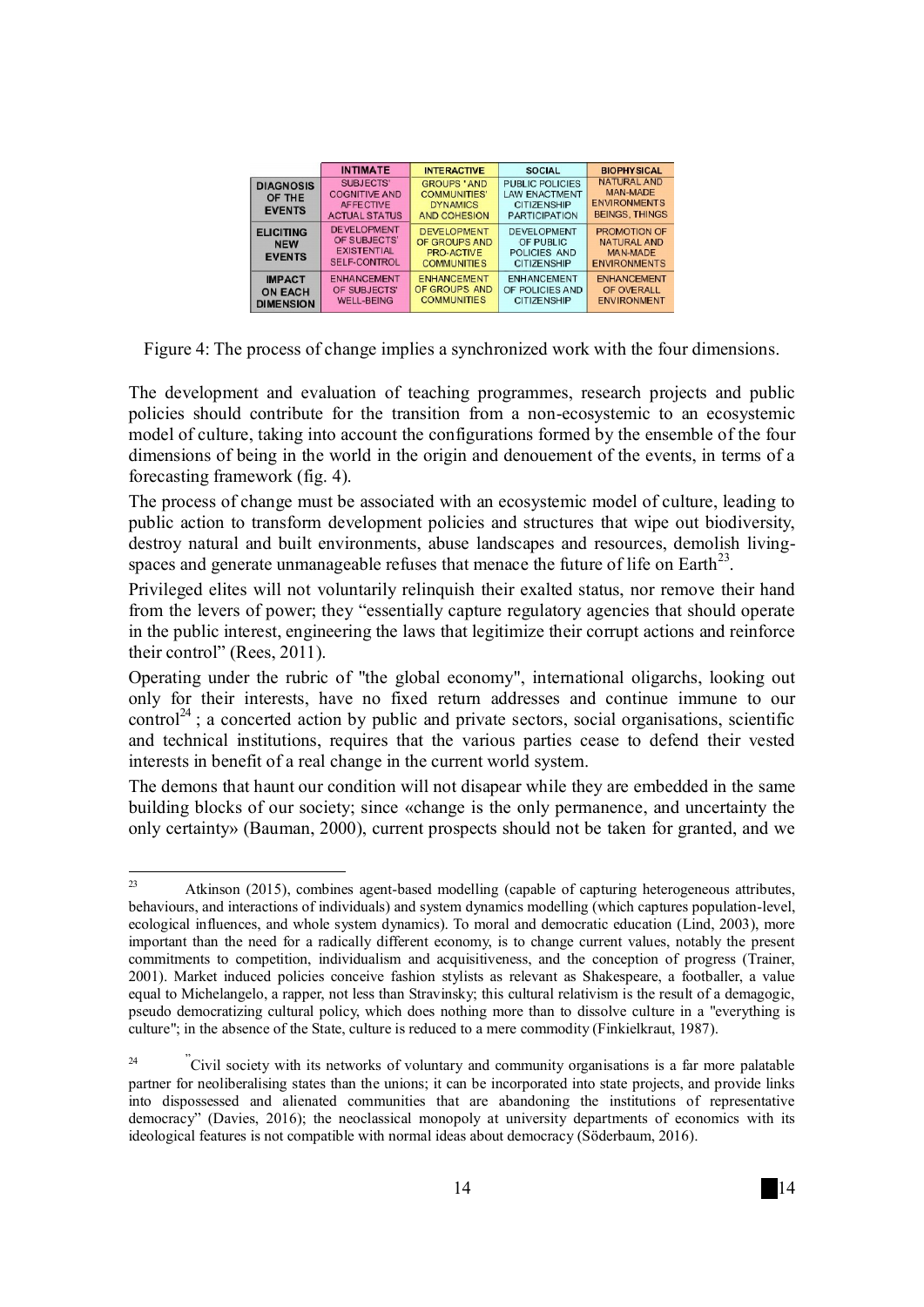should persist to focus in the foregoing definition of desirable goals and the exploration of new paths to reach them.

To bring about new ways to understand things and create a critical capacity to operate change in the forms of being-in-world, new paradigms of growth, wealth, work, power and freedom (O' Sullivan, 1987) should be embedded into the educational, cultural, economic and political institutions, and fostered in teaching and learning socio-cultural niches, in view of its proper characteristics and a new semiosphere.

### 2. CONCLUSIONS AND RECOMMENDATIONS

As by-products of the prevailing models of culture (ecosystemic or non-ecosystemic), ethics, education, culture, natural and man-made environments, physical, social and mental well-being should be supported by societal structures and integrated in an overall context of quality of life (not treated as separate "projects"<sup>25</sup>, objects of segmented programmes).

The ecosystemic approach, as an integrated theoretical and practical holistic proposal, encompasses different domains (governance, environmental sciences, social sciences, politics, economics, anthropology, psychology, education, public health, ethics) and can be applied to different problems of difficult settlement or solution in the contemporary world.

Public policies, teaching and research programmes, nowadays segmented in different domains, should consider the configurations intertwining the different dimensions of beingin-the-world, in view of their dynamic equilibrium, strengthening their connections and sealing their ruptures; coherent public policies, research and teaching programmes would:

1) define the problems in the core of the "boiling pot" in view of a holistic, ecosystemic framework, instead of reducing them to the bubbles of the surface (effects, fragmented, taken for granted issues);

2) combine the four dimensions of being in the world (intimate, interactive, social and biophysical) in the diagnosis and prognosis of the events, assessing their deficits and assets, as donors and recipients;

3) promote the singularity of (identity, proper characteristics) and the reciprocity (mutual support) between all dimensions in view of their complementarity and dynamic equilibrium;

4) prepare the transition to an ecosystemic model of culture to deal with the problems of difficult settlement or solution in the world, a condition for consistency, effectiveness and endurance.

Could wise and impartial regulators, transnational governance systems, implement the right set of norms and policies to safeguard humanity's natural and built environments, cultural inheritance, aesthetic and life-enhancing values (relational and ontological), carrying meaning and purpose to the individual and collective projects of life?

#### REFERENCES:

Ackoff, R. L. *Differences That Make a Difference*: An annotated glossary of distinctions important in management. Triarchy Press, Axminster, 2010.

<sup>25</sup> <sup>25</sup> "Projects are engineering challenges that can be controlled and managed as schemes to be applied and monitored via indicators and checklists, rather than as innovations to be questioned; evaluative thinking involves thinking about the way(s) we reason, plan and act, it is a way of viewing the world, an ongoing process of critical reflection on, and appraisal of, assumptions and claims" (Schwandt et al., 2016).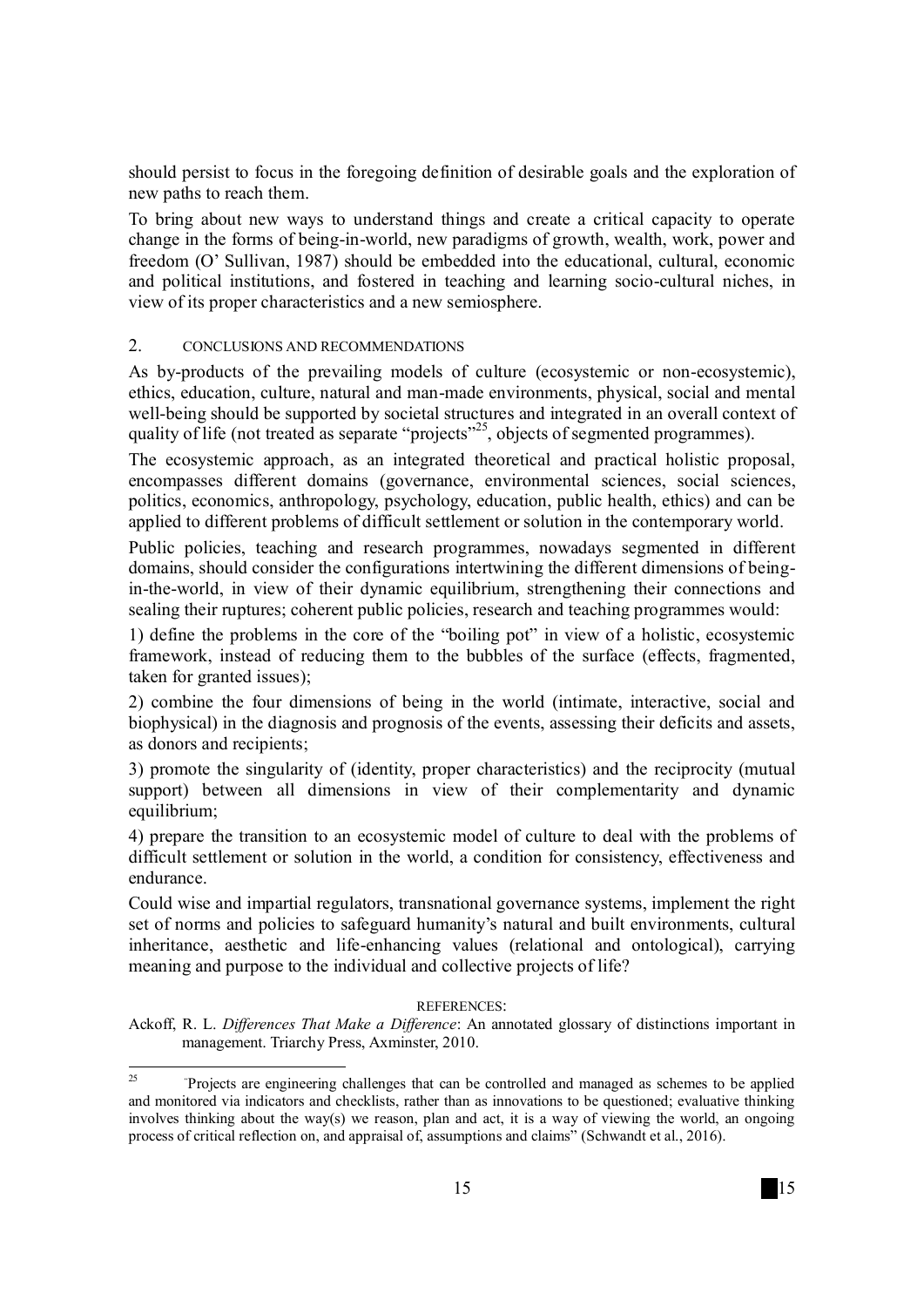- Albrecht, G.A., The Age of Solastalgia. August 7, 2012 [on line]: https://theconversation.com/the-age-ofsolastalgia-8337
- Albrecht, G.A., Exiting the Anthropocene and Entering the Symbiocene, *Minding Nature*, 2 (9): 2016. http://www.humansandnature.org/exiting-the-anthropocene-and-entering-the-symbiocene
- American Anthropological Association, Bringing the Past into the Present, *104th Annual Meeting*, Washington, 2005.
- Ashley, P. A. and Crowther, D. *Territories of Social Responsibility*. Opening the Research and Policy Agenda, Gower Publ., Surrey, 2012.
- Atkinson, J-A et al., A modelling tool for policy analysis to support the design of efficient and effective policy responses for complex public health problems, *Implementation Science*, 2015, 10: 26 [on line]: http://www.implementationscience.com/content/10/1/26
- Baiocchi, G. The Citizens of Porto Alegre. *Boston Review*, March/April 2005. [online]: http://bostonreview.net/BR31.2/baiocchi.html
- Bauman, Z. *Liquid Modernity*, Cambridge: Polity, 2000.
- Beck, U. *Cosmopolitan Vision*, Polity Press, Cambridge, 2007.
- Bedford, T. *Parliament Committee on Environmental Audit*. United Kingdom, 2002. [online]: http://www.publications.parliament.uk/pa/cm200203/cmselect/cmenvaud/472/3022702.htm
- Binswanger, L. *Being-in-the-World: Selected Papers of Ludwig Binswanger*. Condor Books, London, 1963.
- Bookchin, M. *The Ecology of Freedom*. Knopf, New York, 1982.
- Bookchin, M. *Limits of the City*, Black Rose Books, Montreal, 1996.
- Boostrom, R. Teaching by the Numbers, in Burbules, N. C. and Hansen, D. T. *Teaching and its Predicaments*. Westview Press, Boulder, 1997: 45-64.
- Bown, L. *What do we Mean by Development?* Development Education Centre [Birmingham] and Educating and Acting for a Better World [Ireland], 2007 [online]: http://www.developmenteducation.ie/files/resources/What.pdf
- Brown, P. G. and Garver, G *Right Relationship: Building a Whole Earth Economy*, Berrett-Koehler Publishers, San Francisco, 2009.
- Buell, F. *From Apocalypse to Way of Life: Environmental Crisis in the American Century*; Routledge, 2003.
- Chermayeff, S. & Tzonis, *A. Shape of Community, Realization of Human Potential*. Middlesex, Penguim Books, 1971.
- Coleman, J. *The Asymmetric Society*, New York, Syracuse University Press, 1985.
- Collins, R. and Makowsky, M. *The Discovery of Society*, McGraw-Hill, New York, 2009.
- Crompton, T., SLRG/CES Seminar, University of Surrey, WWF-UK. 2013 [on line]: http://www.sustainablelifestyles.ac.uk/event/green-consumerism
- Davies, J. S., Why network governance won't stop climate change, *INOGOV/Tyndall Centre for Climate Change Research* [online]:

http://www.inogov.eu/blog-why-network-governance-wont-stop-climate-change/

- Dietz, T., The Art of Influence, *Nature*, 479, 176: 2011
- Douglas, M. *Natural symbols: explorations in cosmology*, Routledge, New York, 1996
- Drengson, A. *The Practice of Technology: Exploring Technology, Ecophilosophy, and Spiritual Disciplines for Vital Links.* Suny, Albany, 1995.
- Elohim, J. L. The Performance of the World System. A Critical Viewpoint in Parra-Luna, F. *The Performance of Social Systems: Perspectives and Problems*. New York, Kluwer Academic/Plenum Publishers, 2000.
- Etzioni, A., Toward a New Socio-Economic Paradigm, *Socio-Economic Review*, 1, (1) 105-118: 2003. Available at SSRN: http://ssrn.com/abstract=2157130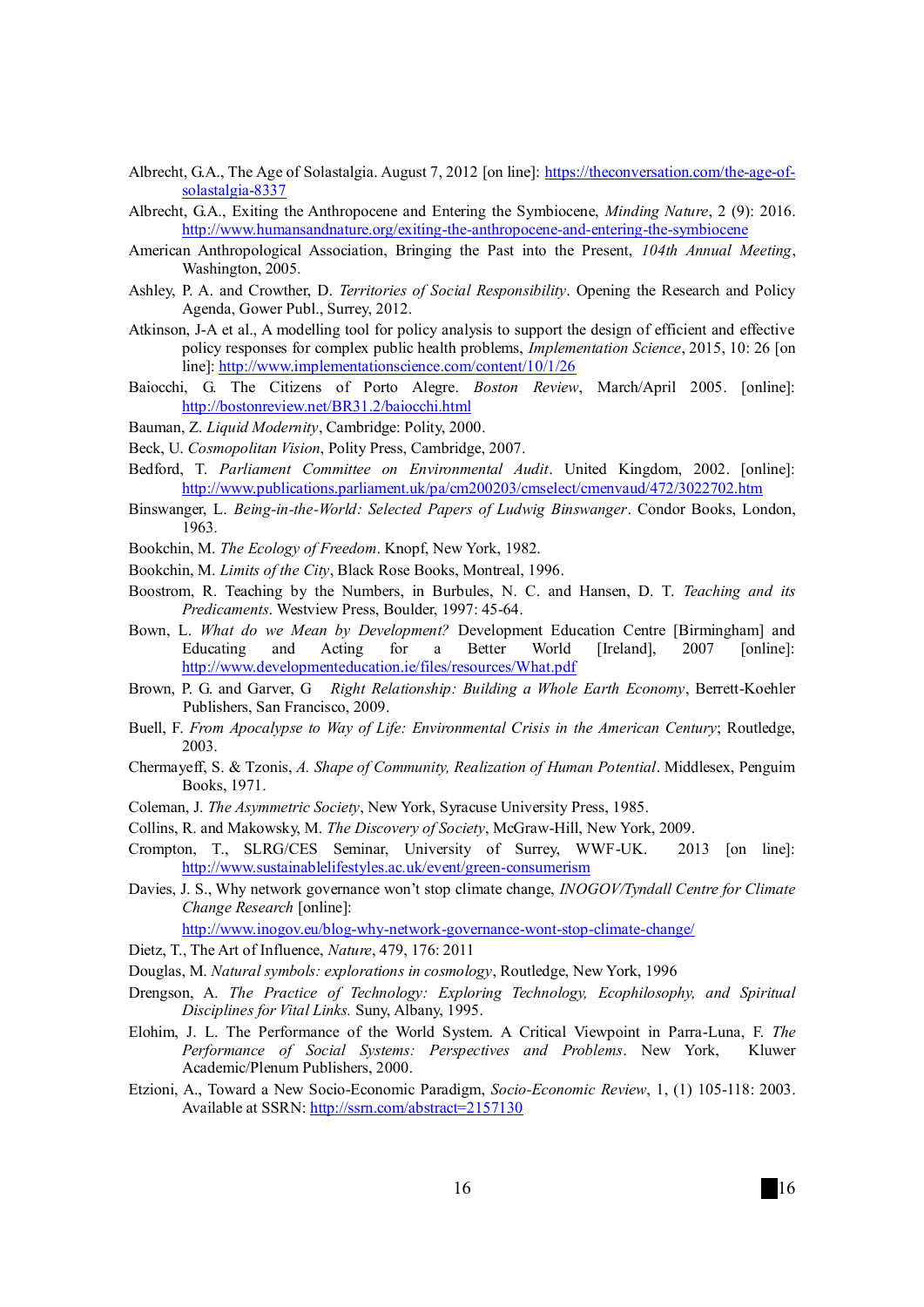- Ewald, F. Le retour du malin genie. Ésquisse d'une philosophie de la précaution. In Godard, O. and Long, M. *Le principe de précaution dans la conduite des affaires humaines*. Association NSS-Dialogues. Editions Quae, 1997.
- Finkielkraut, A., *La défaite de la pensée*, Paris, Gallimard, 1987.
- Fortuin, K. P. J. et al. The European Workshop: a course aimed at educating students to cross boundaries. *Engineering Education in Sustainable Development (EESD) Conference*, Graz, 2008 [online]: http://www.esa.wur.nl/NR/rdonlyres/B2FA6130-462D-43BF-8D67- B797439AA538/70366/030908\_paper\_Fortuin\_Bush\_Henriksen.pdf
- Foster, J. B. and Clark, B. The Planetary Emergency, *Monthly Review*, 07 (64), 2012 [on line]: http://monthlyreview.org/2012/12/01/the-planetary-emergency
- Flyvbjerg, B. et al. *Megaprojects and Risk: An Anatomy of Ambition*, Cambridge Univ. Press, 2003.
- Frantzeskaki, N. and Loorbach, D. A transition research perspective on governance for sustainability, In: *European Research on Sustainable Development*, 2009. [online]: https://www.researchgate.net/publication/226482740\_A\_Transition\_Research\_Perspective\_on\_ Governance for Sustainability
- Frecheville, N., What's missing from the data revolution? People, 2015 [posted on line]: http://post2015.org/2014/02/06/whats-missing-from-the-data-revolution-people/
- Gadamer, H. G. *Philosophical hermeneutics*. University of California Press, Berkeley, 1977.
- Gehl, J. and Gemzøe, L. *Public Spaces and Public Life*, Danish Architectural Press, Copenhagen, 1996.
- Gerbner, G., The Cultural Arms of the Corporate Establishment: Reflections on the Work of Herb Schiller, *Journal of Broadcasting & Electronic* Media, 1 (45): 186 – 190: 2001.
- Giddens, A. *The Global Third Way Debate*.: Polity Press, Cambridge, 2001.
- Girardet, H., *Creating Regenerative Cities*, Routledge, Abingdon, Oxon: 2015.
- Hanneman, R. A. and Riddle, M. *Introduction to Social Network Methods*. University of California, Riverside, 2005. [online]: http://www.faculty.ucr.edu/~hanneman/nettext/
- Hannigan, J. A. *Environmental sociology, a social constructionist perspective*. Routledge, London, New York, 1995.
- Harvey, D. *A Brief History of Neoliberalism*. Oxford University Press, 2005.
- Harvey, D. *Spaces of Global Capitalism: Towards a Theory of Uneven Geographical Development*. Verso, 2006.
- Held, D. Global Covenant: *The Social Democratic Alternative to the Washington Consensus*. Cambridge: Polity, 2004.
- Holt, D. B., Constructing Sustainable Consumption. From Ethical Values to the Cultural Transformation of Unsustainable Markets, *The ANNALS of the American Academy of Political and Social Science,* 3, 2012 [on line]: http://ann.sagepub.com/content/644/1/236
- Hugonnier, B. *Education For Sustainable Development in OECD Countries: Opportunities and Challenges*. Workshop on Education for Sustainable Education, OECD, Paris, 2008 [online]: http://www.oecd.org/dataoecd/39/12/41308608.pdf
- Huppes, G. Eco-efficiency: From focused technical tools to reflective sustainability analysis. *Ecological Economics,* 68 (6), 2009: 1572-1574.
- Irish Aid *Development Education: an Introduction*. Irish Foreign Office Publication, 2007 [online]: http://www.irishaid.gov.ie/Uploads/Irish%20Aid%20and%20Development%20Education.pdf
- Irwin, R. *'After Neoliberalism': Environmental Education to Education for Sustainability*, Conference Presentation, Philosophy of Education Society of Australasia, 2007 [on line]: http://www.academia.edu/3123057/After\_Neoliberalism\_Environmental\_Education\_to\_Educati on for Sustainability
- Isenhour, C. *Building Sustainable Societies: Exploring Sustainability Policy and Practice in the Age of High Consumption*, Ph. D. Dissertation, University of Kentucky, 2010 [on line]: http://uknowledge.uky.edu/cgi/viewcontent.cgi?article=1000&context=gradschool\_diss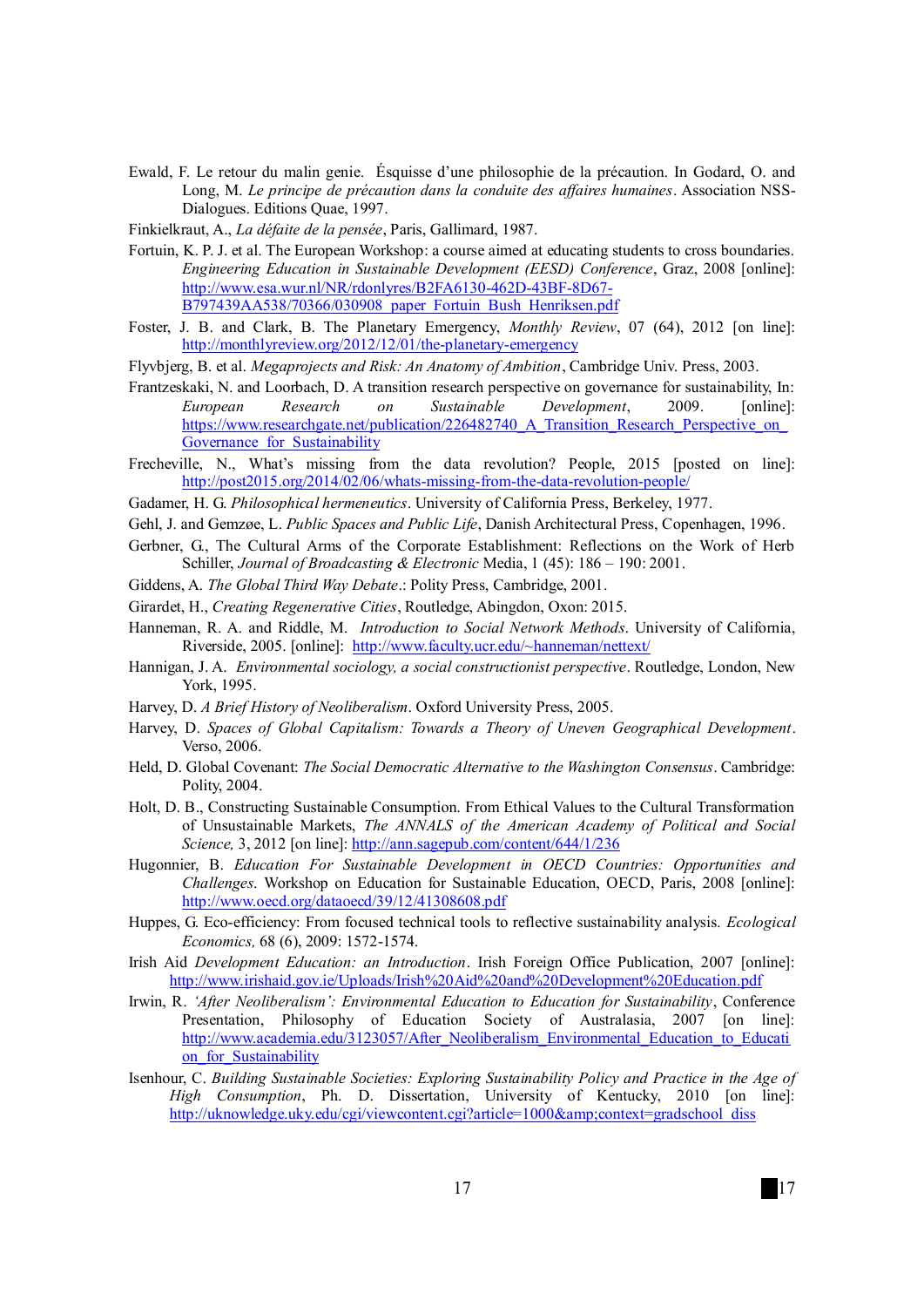- Jones, N. A. et al. Mental Models: An Interdisciplinary Synthesis of Theory and Methods, *Ecology and Society*, (16) 1; 46, 2011 [online]: http://www.ecologyandsociety.org/vol16/iss1/art46/
- Kahan, D.M. et al. The polarizing impact of science literacy and numeracy on perceived climate change risks. *Nature Clim. Change*, 2, 732–735, 2012.
- Kasser, T., & Ryan, R. M. Further examining the American dream: Differential correlates of intrinsic and extrinsic goals. *Personality and Social Psych. Bulletin*, 22, 280-287, 1996.
- Klinke, A. & Renn, O. Precautionary principle and discursive strategies: classifying and managing risks, *Journal of Risk Research*, 2, (4) 2001: 159-173.
- Klintman, M. *Citizen-Consumers and Evolution: Reducing Environmental Harm through our Social Motivation*, Palgrave Macmillan, 2012.
- Knorr Cetina, K., *Epistemic Cultures*. Harvard University Press, 1999.
- Krol, G.-J. *Environmental problems, morals and incentives in modern societies*. Institute of Economic Education, University of Münster, 2005 [online]:

http://www.wiwi.unimuenster.de/ioeb/downloads/forschen/Krol/EnvironmentalProblems.pdf

- Kull, K. On Semiosis, Umwelt, and Semiosphere. *Semiotica*, 3/4 (120), 1998: 299-310 [on line]: http://www.zbi.ee/~kalevi/jesphohp.htm
- Labonte, R. 2004. Social inclusion/exclusion: dancing the dialectic. *Health Promotion International*, 19 (1): 115-121.
- Layzer, J. A. *The Environmental Case: Translating Values into Policy*. Sustaining Cities: Environment, Economic Development, and Empowerment Conference. MIT Dept. of Urban Studies and Planning, 2008 [on line]: http://mitworld.mit.edu/stream/572/
- Lefebvre, H. *The Urban Revolution*, University of Minnesota Press, 2003
- Leith, P. et al., *Enhancing Science Impact: Bridging Research, Policy and Practice for Sustainability*, CSIRO Publishing, Clayton, 2017.
- Lind, G., The meaning and measurement of moral judgement competence revisited A dual-aspect model. In: D. Fasko & W. Willis, Eds. *Contemporary Philosophical and Psychological Perspectives on Moral Development and Education.* Hampton Press, Cresskill, 2003.
- Lindberg, C. *The UN Decade of Education for Sustainable Development*. UNECE High-Level Meeting of Environment and Education Ministries, Vilnius, 2005. [online]: http://www.unece.org/env/esd/HLM.intervent/UNESCO.Carl.doc
- Loorbach, D., To Transition! Governance Panarchy in the New Transformation, 2014 [online]: http://www.drift.eur.nl/wp-content/uploads/2014/11/To\_Transition-Loorbach-2014.pdf
- March, J. G. and. Olsen, J. P. *Rediscovering institutions: the organizational of politics*, Free Press, 1989.
- Mason, M. The Governance of Transnational Environmental Harm: Addressing New Modes of Accountability/Responsibility. *Global Environmental Politics* (8) 3: 8-24, 2008.
- Massumi, B. A *User's Guide to Capitalism and Schizophrenia: Deviations from Deleuze and Guattari*. MIT Press, Cambridge, Mass. 2003.
- Max-Neef, M. *A. Human Scale Development: Conception, Application and Further Reflections*, New York, Apex Press, 1991.
- McMichael, A. J., Globalization, Climate Change, and Human Health, *N. Engl. J. Med*. 2013; 368: 1335- 1343:http://www.nejm.org/doi/full/10.1056/NEJMra1109341?af=R&rss=currentIssue&&utm\_s ource=buffer&buffer\_share=5e4c5&
- Meisel, N. *Governance Culture and Development: A different Perspective on Corporate Governance*, OECD Development Centre Study, Paris, 2004.
- Nelson, R. R. *Evolutionary Theories of Cultural Change: An Empirical Perspective*. Columbia University, 2005 [online]: http://etss.net/files/Nelson\_Cultural\_Change.pdf
- Nonaka, I., A dynamic theory of organizational knowledge creation, *Organization Science*, 5 (1), 1994.
- North, D., *Institutions, institutional change and economic performance*, Cambridge University Press, Cambridge, 1990.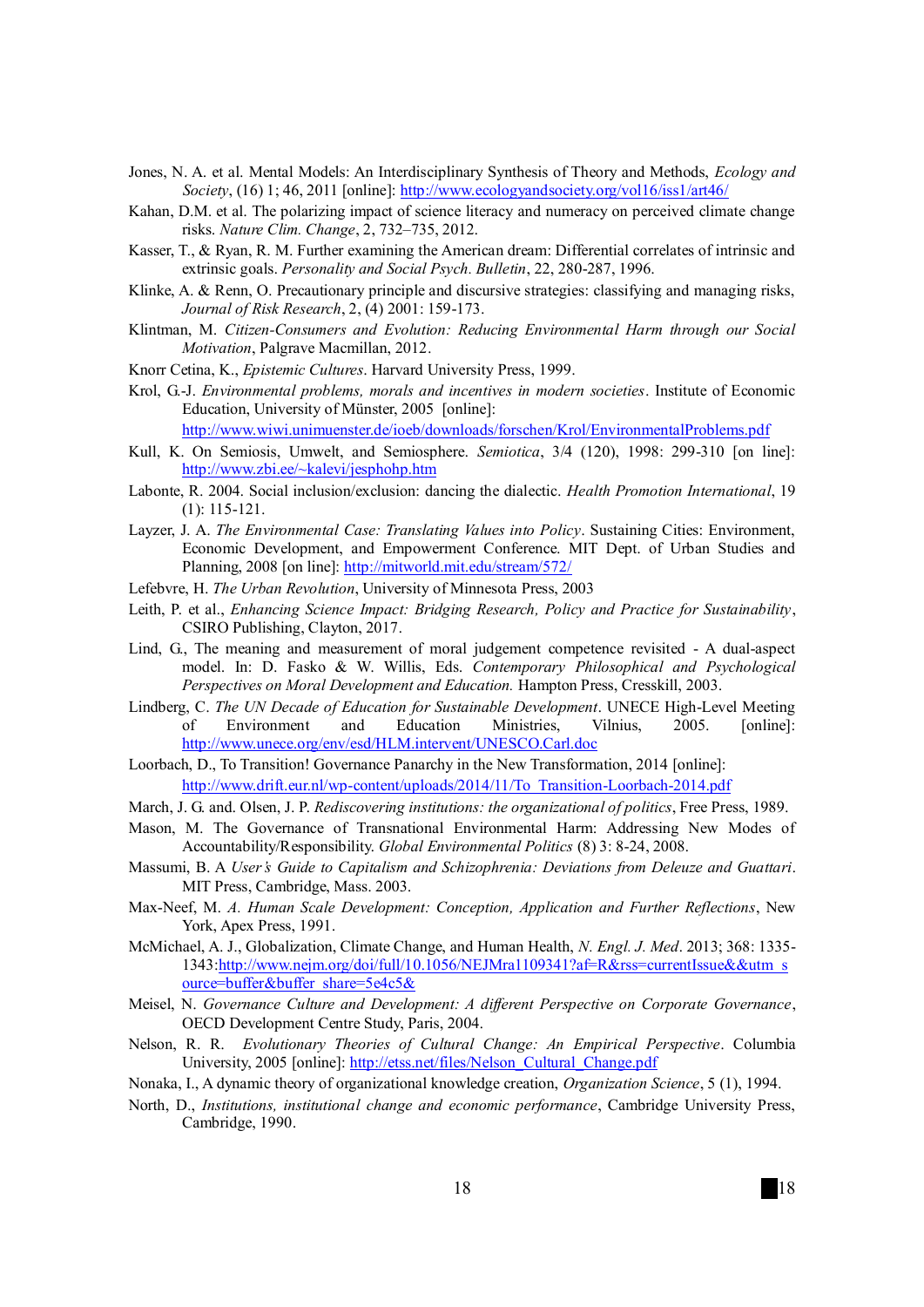- O' Sullivan, P. E. Environment science and environment philosophy. *The Int'l J. of Environment Studies*, 28; 257-267, 1987.
- Orhan, O. *Three Modes of Environmental Justice in World Politics*. The annual meeting of the American Political Science Association, Aug 27, 2003 [online]: http://www.allacademic.com/meta/p62643\_index.html
- Orr, D. *Earth in Mind*, Island Press, 1994.
- Paehlke, R. C. Democracy's Dilemma: Environment, Social Equity, and the Global Economy, The MIT Press, Cambridge, 2004.
- Pilon, A. F. The Bubbles or the Boiling Pot? An Ecosystemic Approach to Culture, Environment and Quality of Life. *Environmental Geology*, 57 (2) 2009. [online]: http://www.springerlink.com/content/w6l306m214813077
- Pilon, A. F. Living Better in a Better World: Development and Sustainability in the Ecosystemic Model of Culture. *OIDA International Journal of Sustainable Development*, 2 (4): 25-36, 2010 [on line]: http://ssrn.com/abstract=1713371
- Plumwood, V. *The Ecological Crisis of Reason*. Routledge, New York and London, 2002.
- Rees, W. E., Toward a Sustainable World Economy. Institute for New Economic Thinking Annual<br>Conference, Bretton Woods, 8-11 April, 2011 [on line]: Conference, Bretton Woods, 8-11 April, 2011 [on line]: http://whatcom.wsu.edu/carbonmasters/documents/TowardSustainableWorldEconomy.pdf
- Reflection Group on the 2030 Agenda for Sustainable Development, *Inequality will not be solved by private sector initiatives* [on line]: *https://www.reflectiongroup.org/en/publication/inequalitywill-not-be-solved-attention-grabbing-private-sector-initiatives-it-requires*
- Richmond, B. *The ''Thinking'' in Systems Thinking: Seven Essential Skills*. Waltham, MA: Pegasus Communications, 2000.
- Robbins, P. *Political Ecology: a Critical Introduction*. Blackwell Publishing, 2004.
- Robèrt, K.H. (1991). "Educating A Nation: The Natural Step."In *Context* 28:10.
- Rotmans, J. and Loorbach, D. Complexity and Transition Management, *Journal of Industrial Ecology* (13) 2: 184-196, 2009.
- Rabkin, J., A review of: The global environment and world politics, 2nd ed. by Elizabeth DeSombre, *The Electronic Journal of Sustainable Development* (2008) 1(2).
- Sassen, S. Cities are at the center of our environmental future, *S.A.P.I.E.N.S*, (2) 3, 2010, [online]: http://sapiens.revues.org/index948.html
- Scheffer, M. et al., Catastrophic shifts in ecosystems. *Nature*, 413: 591-596, 2001.
- Schwandt, T. et al., Realising the SDGs by reflecting on the way(s) we reason, plan and act: the importance of evaluative thinking. International Institute for Environment and Development, *IIED Briefing*, 2016 [online]: http://pubs.iied.org/pdfs/17380IIED.pdf
- Shove, E., Pantzar, M. & Watson, M. *The Dynamics of Social Practice: Everyday life and how it changes,* London: Sage, 2012.
- Smith. A. and Raven, R. What is protective space? Reconsidering niches in transitions to sustainability. *Research Policy* 41 (2012) 1025–1036 [online]: https://grassrootsinnovations.files.wordpress.com/2012/08/smith-and-raven-2012-what-isprotective-space1.pdf
- Soskolne, C. L. Ethical, Social, and Legal Issues Surrounding Studies of Susceptible Populations and Individuals. *Environmental Health Perspectives*, 145 supplement 4, 1977
- Sterling, S. Whole Systems Thinking as a Basis for Paradigm Change in Education: Explorations in the Context of Sustainability. *Doctoral Thesis, University of Bath*, 2003. [online]: http://www.bath.ac.uk/cree/sterling/sterlingtitle.pdf
- Sterling, S. *'Mission impossible' or 'never ending story'?* CREE seminar University of Bath, 2009 [on line]: http://www.bath.ac.uk/cree/seminars/BathSterlingJuly09.ppt
- Sociology of Culture Conference, *Culture and the Making of Worlds,* Università Bocconi, 2010 [on line]: http://www.esaculturebocconi2010.org/the-conference/the-theme.html